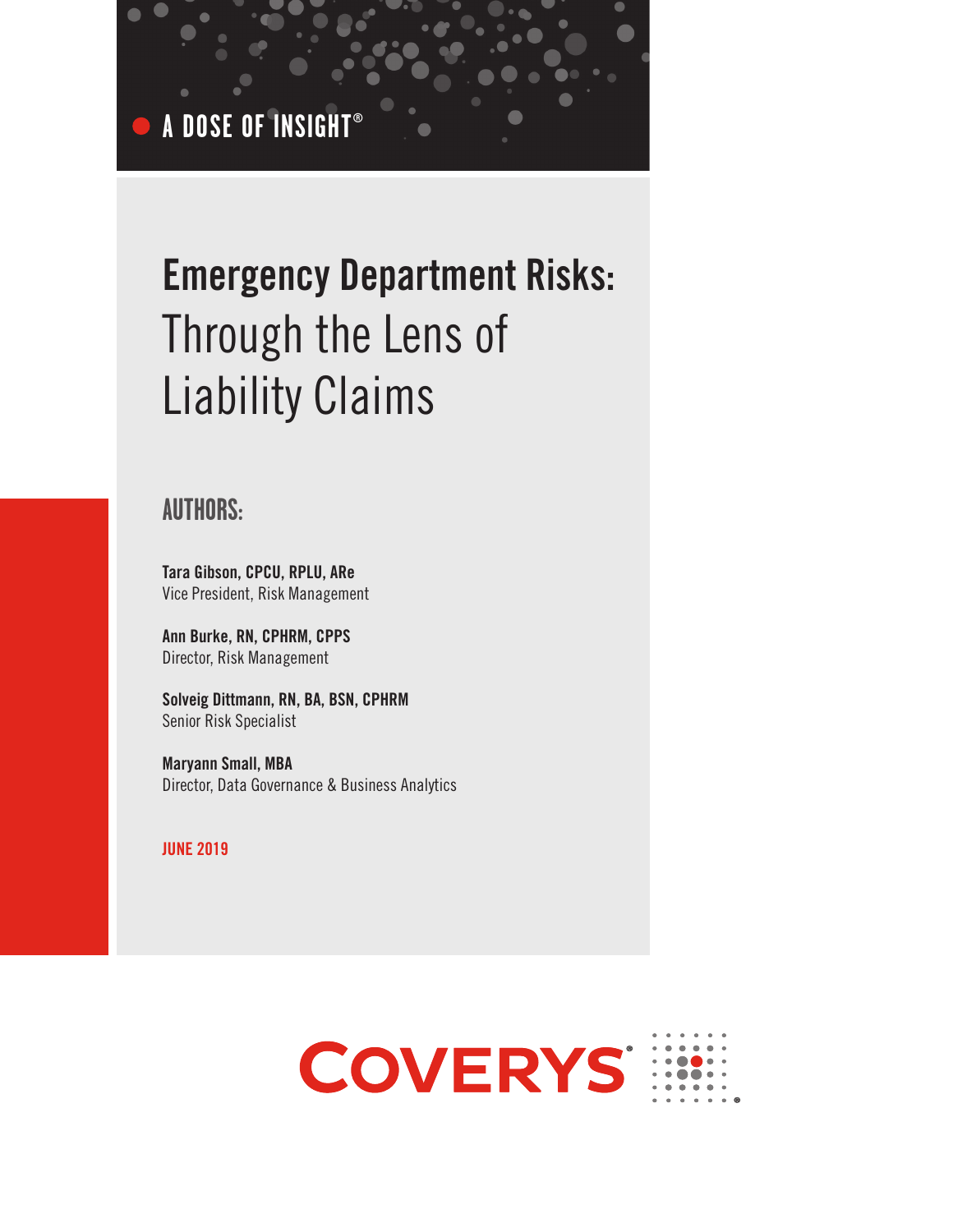- Specific areas of greatest vulnerability during the emergency department episode of care — when and where risk is the highest, why, and for whom.
- What can be done to reduce risk during emergency department (ED) visits — including new processes, practices, attitudes, training, and improved communications.
- How common societal trends impact ED trends.
- Which case scenarios, conditions, and patient populations dominate the claims data.
- The complex nature of emergency medicine claims and issues unique to ED risk.

"Patients have spoken with their feet, seeking [emergency department care] in unprecedented numbers. We are the ones you come to when you're really sick, possibly sick, or kind of sick and in need of rapid evaluation, diagnosis, and treatment. We are the place you come to when you cannot or will not wait for others to find a place in their schedules for you, and the site of medical refuge when you don't know where else to turn. Despite limited resources, unrealistic expectations, and impossible demand, emergency medicine delivers on our promise to provide the best possible care to every patient regardless of their ability to pay or what time of day they choose to seek care."

**– Brian Keaton, MD, Past President, American College of Emergency Physicians**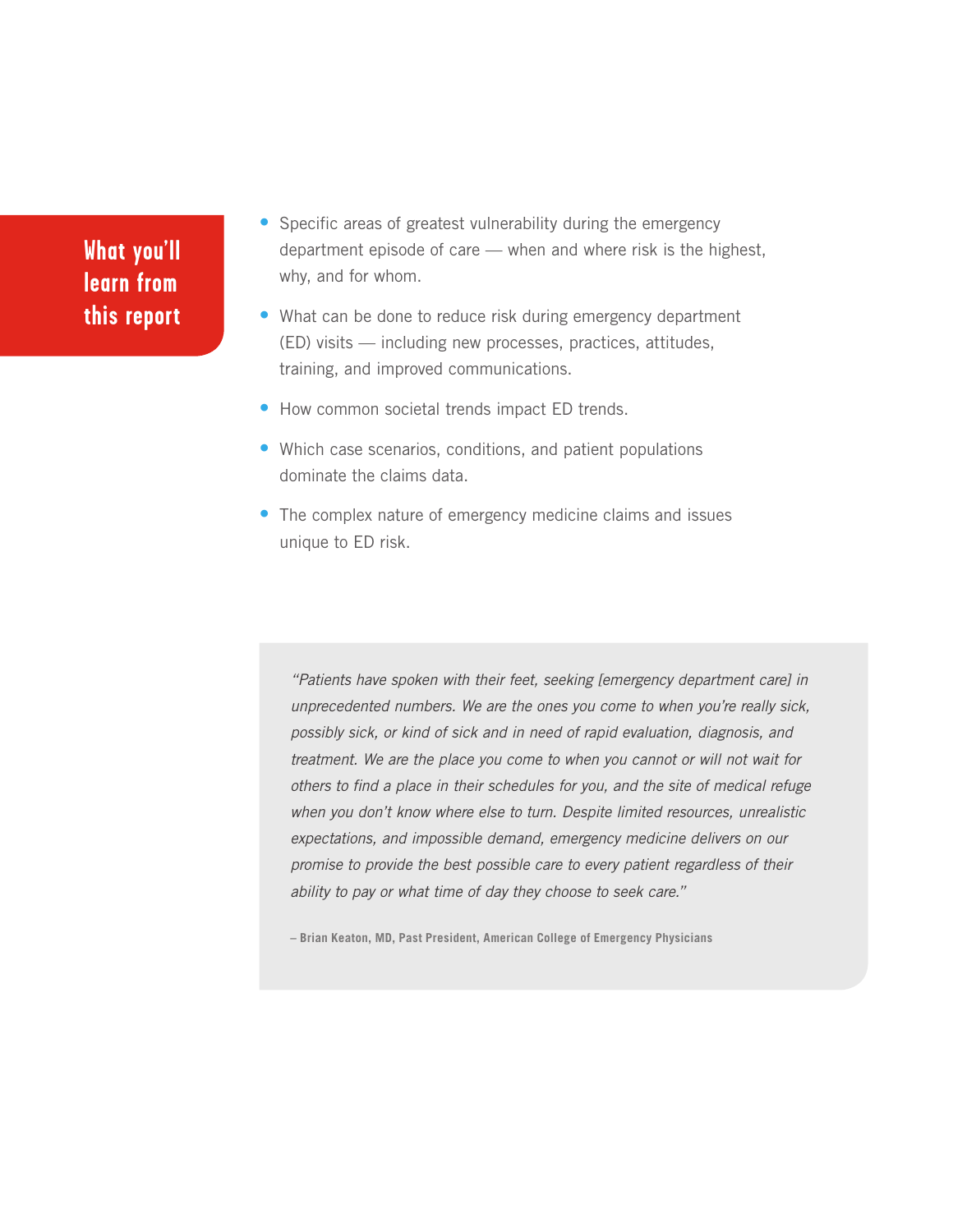| Process Vulnerabilities During the Emergency Department Episode of Care 8       |  |
|---------------------------------------------------------------------------------|--|
| Other Risks in the Treatment Room: Medical Management and Medication  14        |  |
|                                                                                 |  |
|                                                                                 |  |
|                                                                                 |  |
| General Principles for Managing Risk and Improving Patient Safety in the ED  27 |  |
|                                                                                 |  |
|                                                                                 |  |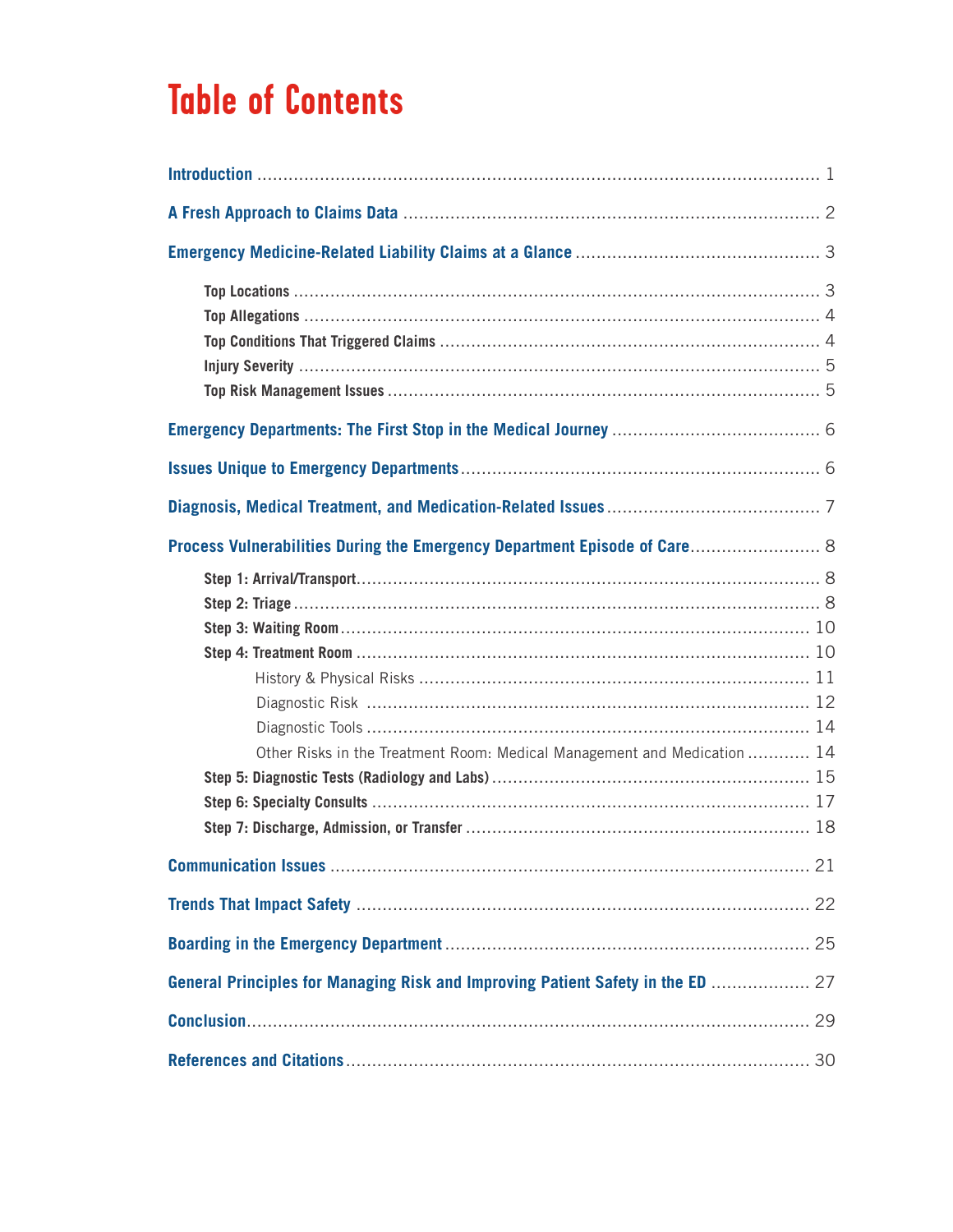**EDs are the fourth most common healthcare delivery location to trigger a malpractice claim.**

**The hospital emergency department (ED) is at the forefront of healthcare delivery. Each year in the United States, there are more than 138 million visits to EDs.<sup>1</sup> Coverys data shows that EDs are the fourth most common healthcare delivery location to trigger a malpractice claim. It is also where:**

- Acutely ill and distraught patients gain initial access to the healthcare system.
- Resources may be stretched thin during periods of high occupancy or acuity.
- The vast majority of patients present with predictable complaints (like abdominal pain, chest pain, fever, cough, headache, back symptoms, or shortness of breath), $2$  yet the causes can be anything but predictable.
- Healthcare providers are under pressure to quickly prioritize, diagnose, and treat patients with whom they typically have no prior relationships to guide their assessments and actions.

This report provides insight into the root causes of claims occurring in the ED based on an analysis of 1,362 ED-related closed medical professional liability claims at Coverys across a five-year period (2014-2018).\* Our goal is to provide emergency medicine providers and healthcare leaders with fresh perspectives, data-driven insights, and more effective strategies to meet the needs of patients seeking emergency services.

\*Unless otherwise indicated, statistics and other information in this publication were derived from this proprietary data.

This report is intended to provide general guidelines for risk management. It is not intended and should not be construed as legal or medical advice.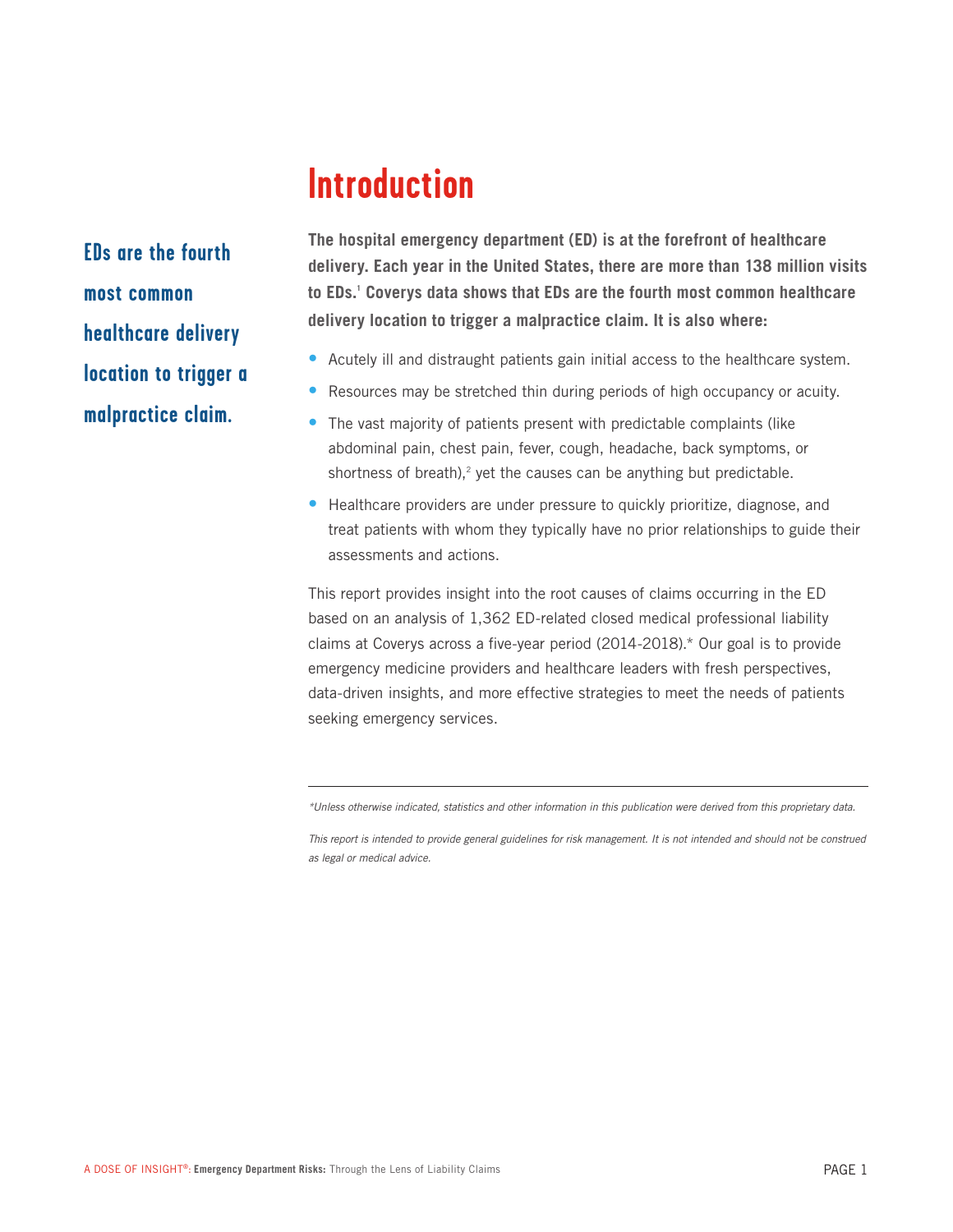**At Coverys, we refer to claims data as "signal intelligence." Our conclusions from analysis of the data are not absolute findings. Rather, they are hypotheses — signals from the past about where vulnerabilities existed and may still be at play.** 

Typically, a fully investigated liability claim will include:

- Allegations.
- Patient health and demographic information.
- Injury severity.
- Physician specialty.
- Risk management issues.
- Location of the alleged error (e.g., emergency room, radiology/lab, hospital bed).
- Financial costs
- Expert reviews and opinions.

Coverys uses this information to create evidence-based recommendations to help mitigate future risks in the delivery of care.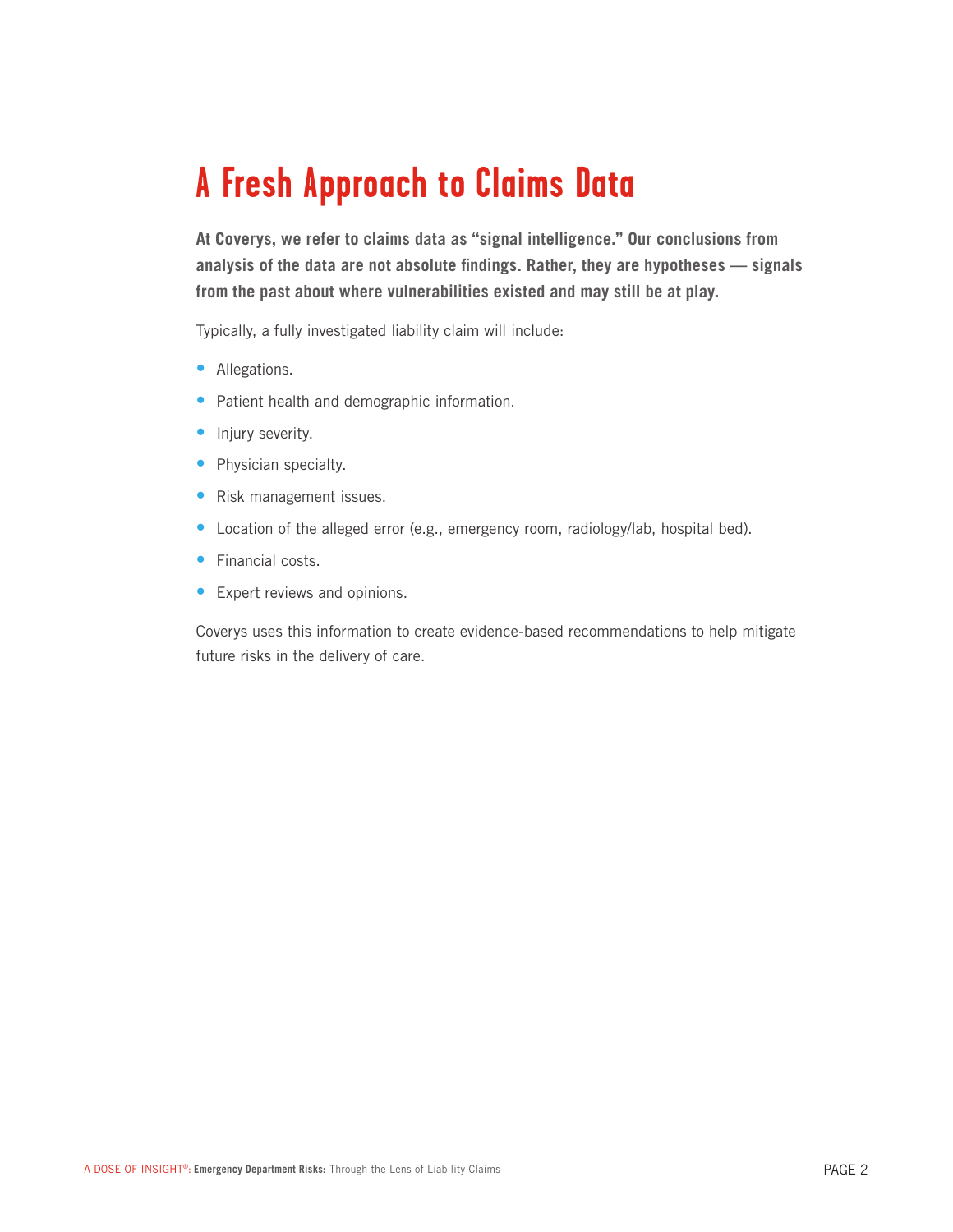

## ED-RELATED LIABILITY CLAIMS AT A GLANCE

## **TOP CLAIMS LOCATIONS**

**The ED is the fourth highest location to trigger claims. 13% of all medical professional liability (MPL) claims involve care that occurred in the ED.**

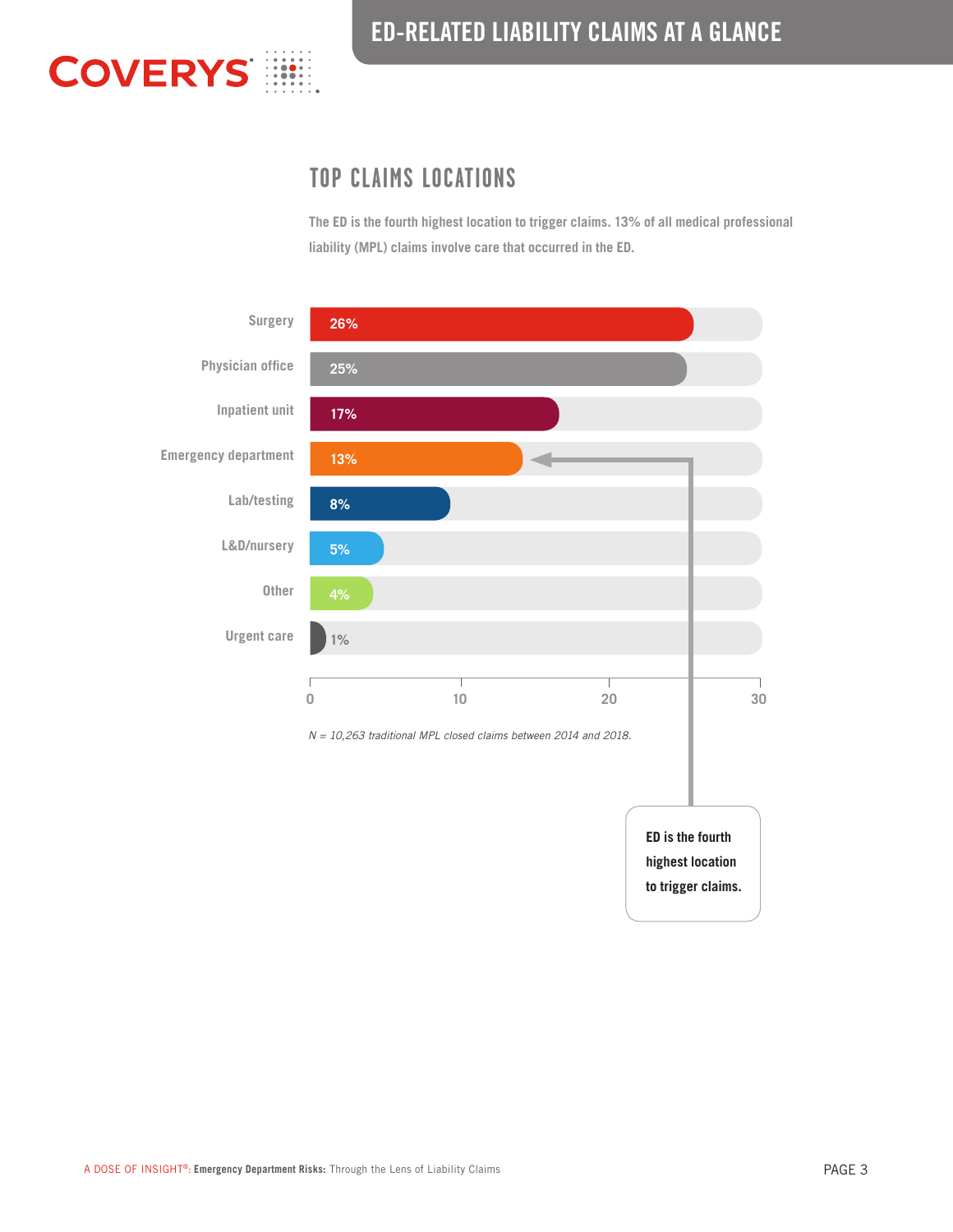## **TOP ALLEGATIONS**

**The majority of allegations for ED claims involved a failure or delay in making a diagnosis including the lack of an appropriate patient/family history and physical as well as inappropriate ordering of diagnostic tests.**



**TOP CONDITIONS THAT TRIGGER CLAIMS**

**The most common conditions identified on ED claims involve cardiac or vascular illnesses (23%), followed by infections (18%).**



 $N = 1,362$  closed claims between 2014 and 2018 with an ED location.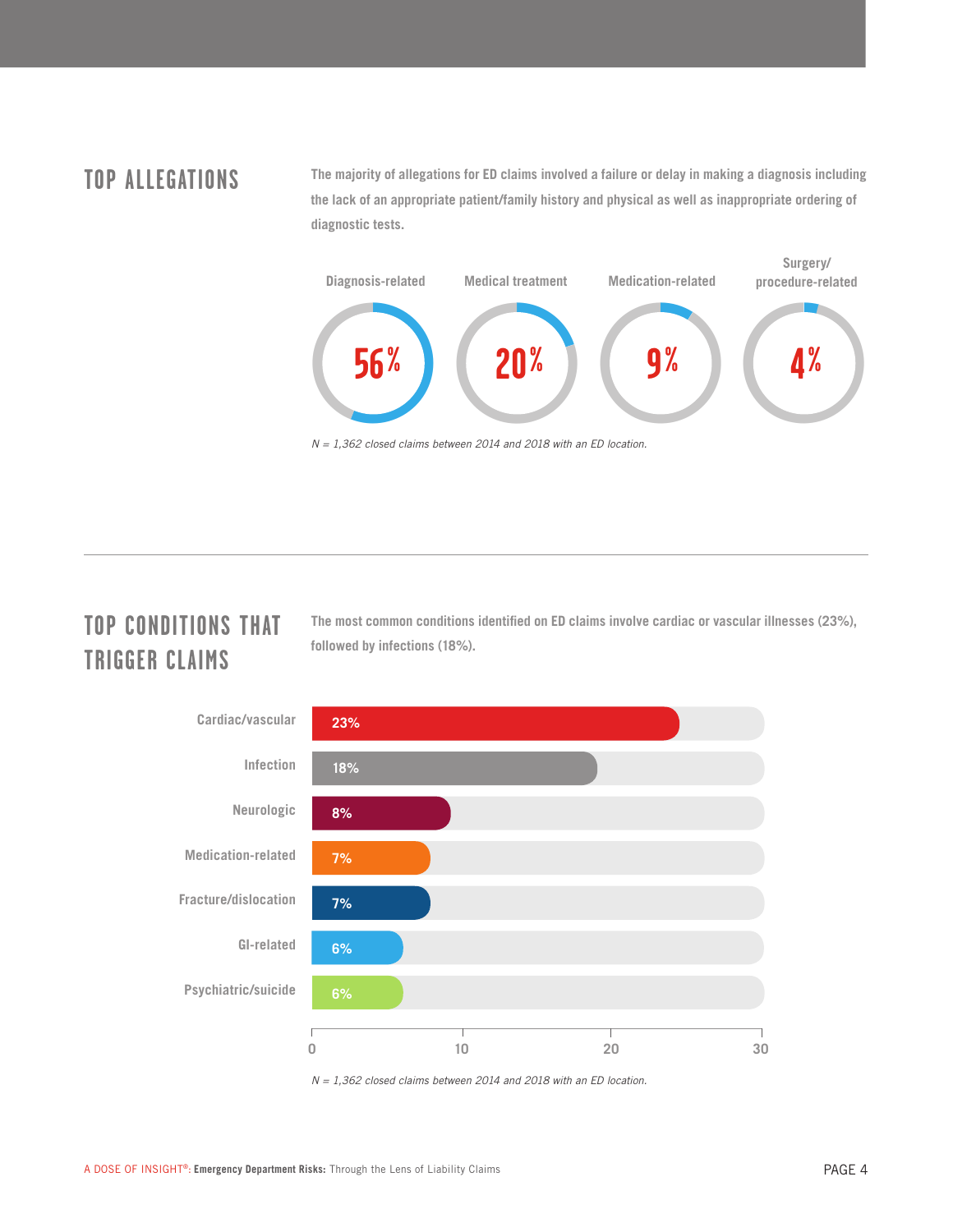## ED-RELATED LIABILITY CLAIMS AT A GLANCE



z.

**Injuries resulting from alleged malpractice in the ED span a spectrum of severity, with more than a third of injuries resulting in death.**



 $N = 1,362$  closed claims between 2014 and 2018 with an ED location.

## **TOP RISK MANAGEMENT ISSUES**

**Clinical judgment was cited as a factor in 44% of EDrelated claims. These claims involve issues in assessing the patient, inappropriate selection of therapy, and a failure or delay in obtaining a consult.**



N = 1,432 closed claims between 2014 and 2018 with an ED location and a risk management issue identified.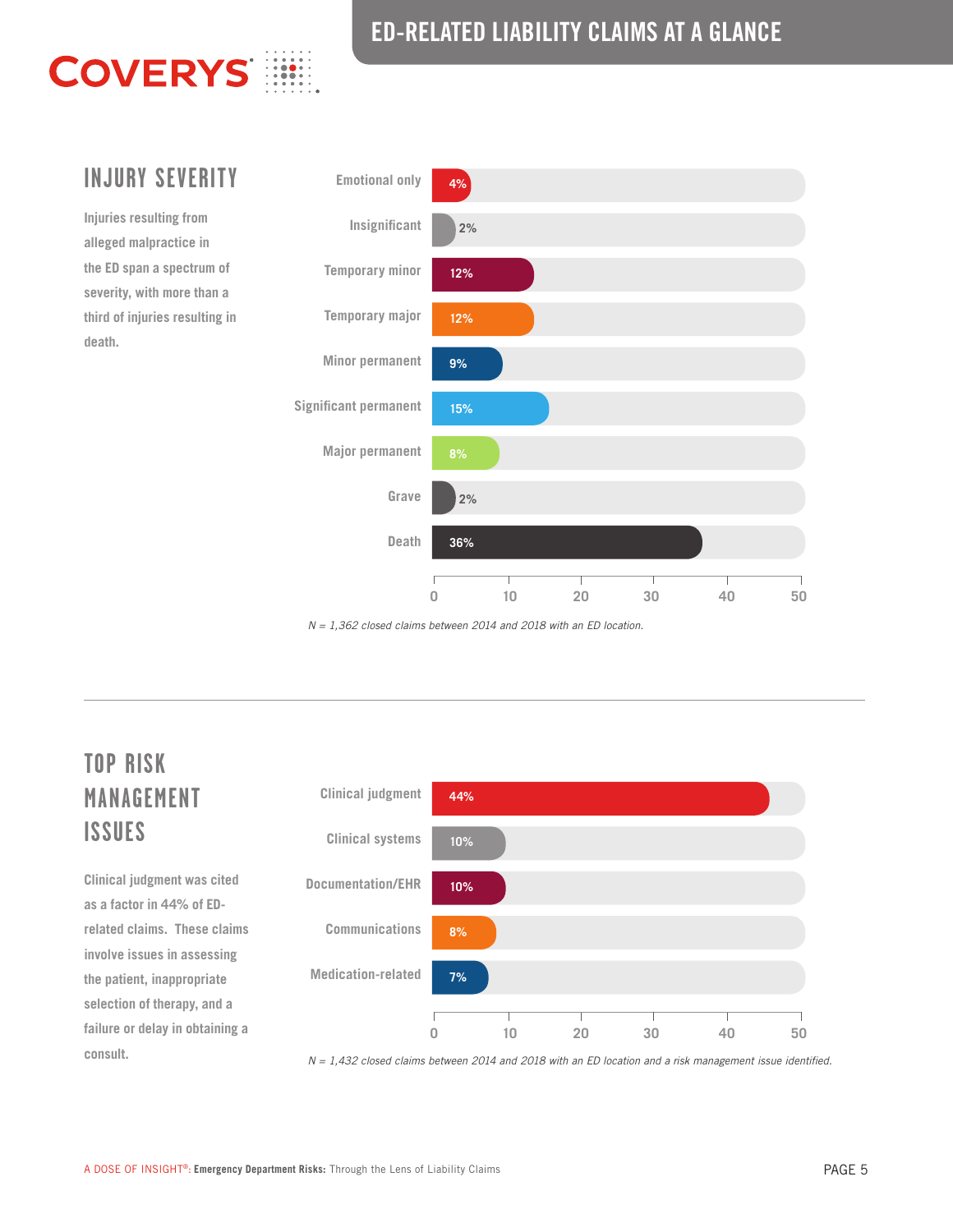**More than 50% of inpatient hospital admissions begin in the emergency department.<sup>3</sup> Coverys data shows that EDs are the fourth most common healthcare delivery location to trigger a malpractice claim (after surgical units, physician offices, and inpatient units).** 

Care and treatment in the ED have the potential to impact a patient's entire medical journey. The ED experience is analogous to the first domino in a chain of falling dominos. The decisions and actions of healthcare providers and other staff impact whether a patient seeks specialty care or follows up with a primary care provider. Likewise, these decisions and actions influence how the patient thinks of his/her health and prognosis for the future, as well as the steps that will be taken by the patient and those entrusted with his or her care long after the patient is transitioned to another department in the hospital, transferred to another facility, or discharged from the ED.

Paying close attention to specific risks in the ED can and will enhance patient care and safety overall.

**The ED is a unique and complex ecosystem. Ask anyone who has worked in an ED, and they'll tell you it is like no other point of care, due to:**

- Pace and pressure The pace of activity in the ED can quickly vacillate from slow to fast and a myriad of different scenarios from minute to minute. This can challenge the staff's diagnostic, organizational, and communication skills.
- Stress ED staff don't know what's going to come through the door and must be able to transition from a relatively calm environment one moment to a sheer adrenaline-pumping pace the next. They may also experience emotional fatigue due to their responsibility to care for the acutely ill, as well as physical fatigue from working long hours, late nights, and weekends.
- Acuity In the face of traumatic situations like heart attacks, seizures, and serious injuries — staying alert and focused is critical.
- Lack of information ED staff often don't have a full understanding of patients' medical histories or other background information to guide their plan of care. For example, when a patient arrives unconscious and unaccompanied by anyone who knows him.

**ED staff often don't have a full understanding of patients' medical histories or other background information to guide their plan of care.**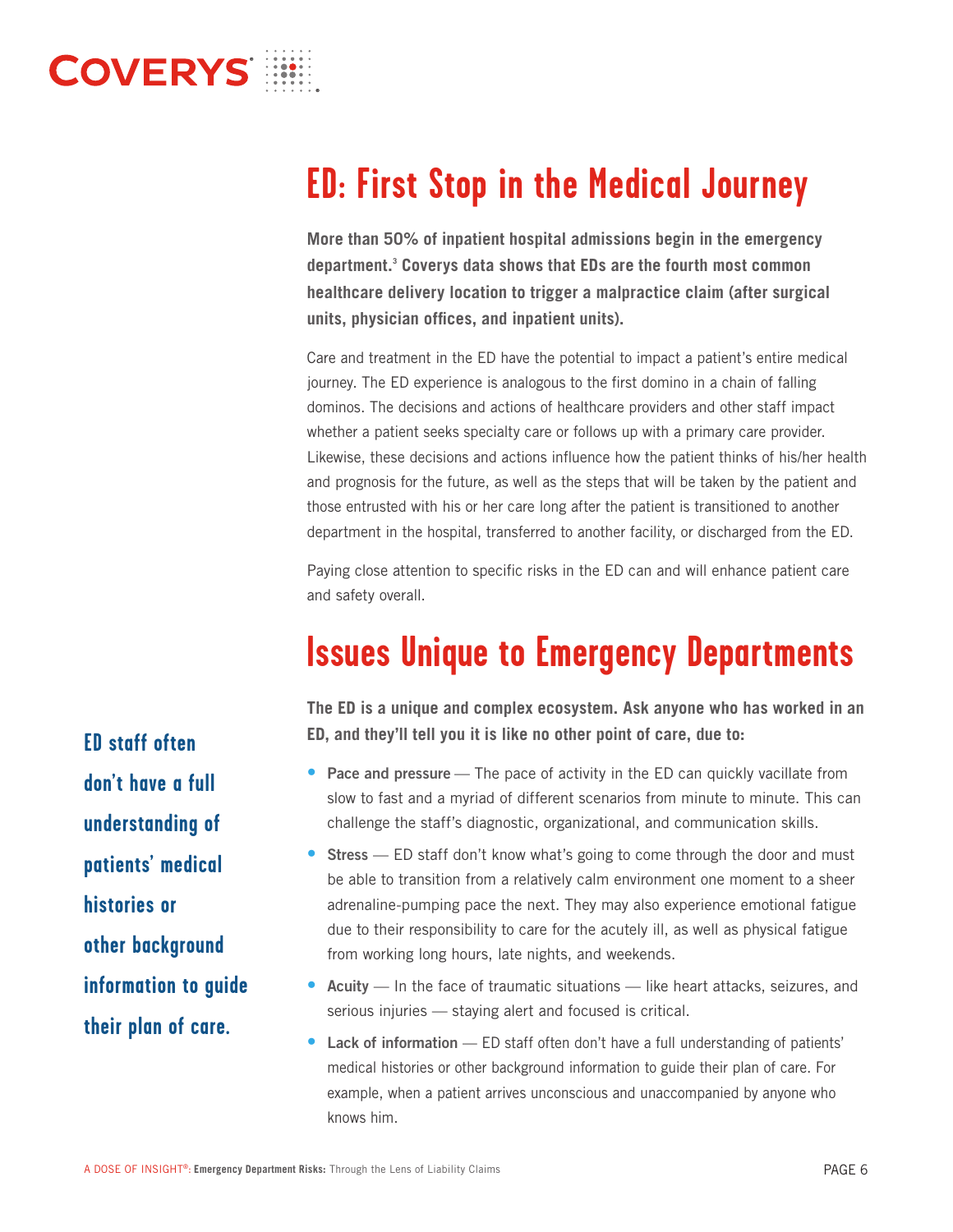

**The ED, for better or for worse, is a reflection of the top health concerns and vulnerabilities in the U.S. Our review of claims across specialties and different types of care delivery locations has uncovered the following key themes:**

- Clinical judgment can be impaired for a variety of reasons, not the least of which is that the diagnostic journey can be a solitary, rushed, and high-pressure affair.
- A narrow diagnostic focus can contribute to misdiagnosis.
- There are effective tools to assist with diagnostics and communication. Using these tools can be effective, but training and practice are critical.
- Communication breakdowns among providers at all levels, including front desk staff, can be minimized if you treat communication and collaboration as a combination of art and science.
- Practitioners and staff in radiology and other diagnostic departments (such as laboratory) too often function in silos, opting for electronic notes when a timely phone call or hallway conversation could significantly improve patient outcomes.
- Epidemics of drug abuse, heart disease, diabetes, obesity, and chronic pain have left EDs vulnerable to risks related to medications like antibiotics, opioids, and anticoagulants, the top three types of medications involved in malpractice claims.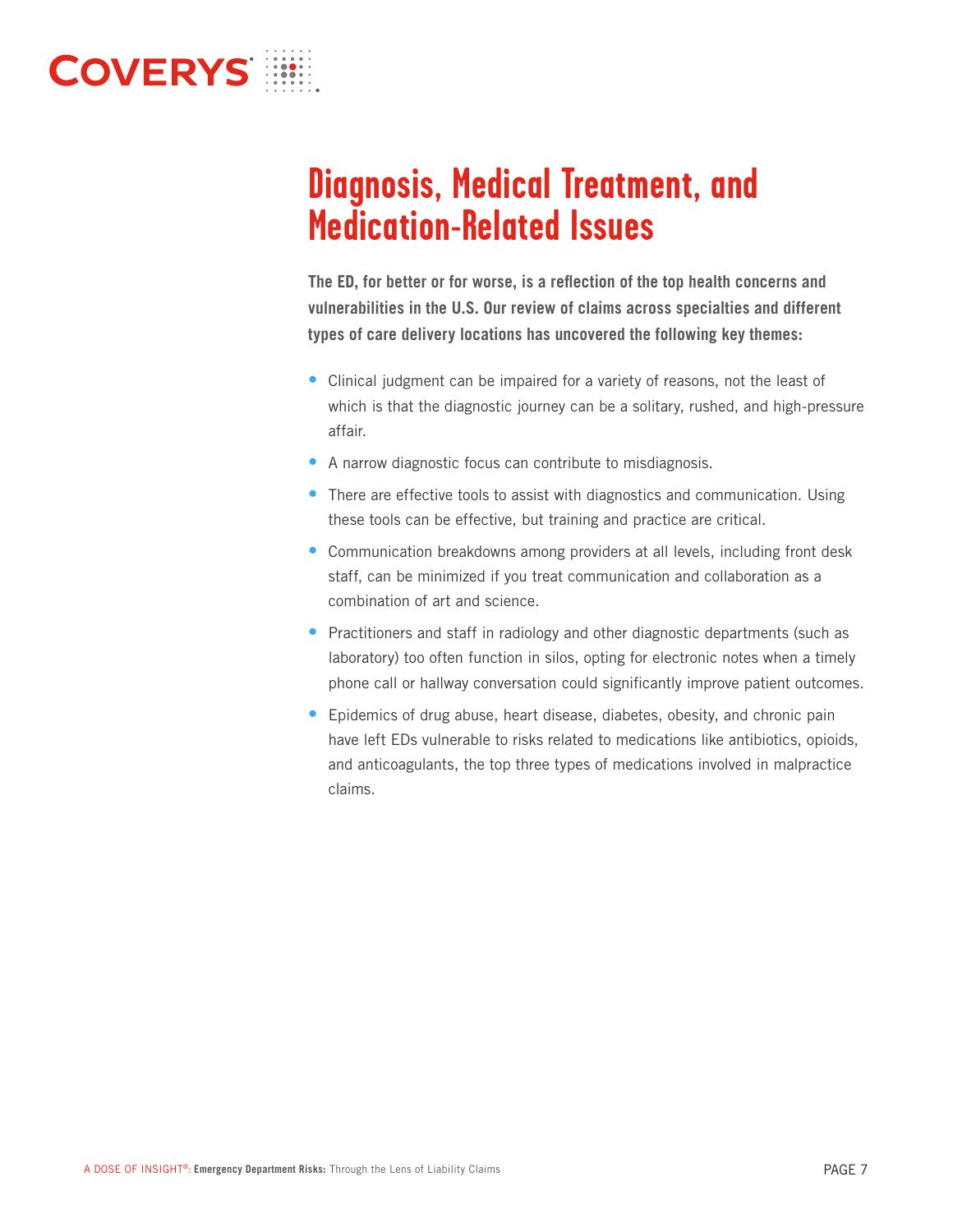**While every scenario in the ED is unique, there is predictability in the steps taken from patient arrival to ultimate discharge to home, admission to floor, or transfer to another facility. This section provides insight into the process vulnerabilities we have identified at each step.**

### **ARRIVAL/TRANSPORT STEP 1:**

For ED patients who arrive by ambulance or private transport, their care starts before they arrive at the hospital. The decision by emergency medical services (EMS) or others to call ahead to inquire whether the ED staff is ready for a critical patient is a crucial one.

- Develop strong relationships with local EMS providers and define communication expectations.
- Work with EMS providers to ensure they use screening tools during transport, such as the IV tPA Screening Checklist for stroke symptoms.
- Develop a protocol to determine when the ED must go on "divert" status (meaning no patients are to be brought to the ED) due to various factors including patient census or staffing issues, and how to communicate this to the local EMS community.

### **TRIAGE STEP 2:**

Before the patient is seen by an emergency medicine physician, he or she is assessed by a staff member responsible for triage, and important decisions about their care are made. Triage assessment must be available 24 hours a day and performed by a professional staff person (e.g., RN, NP, or PA).

Documentation is key when it comes to triage in the ED. Triage documentation should reflect the use of a system to classify patients into categories based on priority. The Emergency Severity Index (ESI) is the most widely used triage classification system in the U.S.<sup>4</sup> The ESI triage algorithm yields rapid and clinically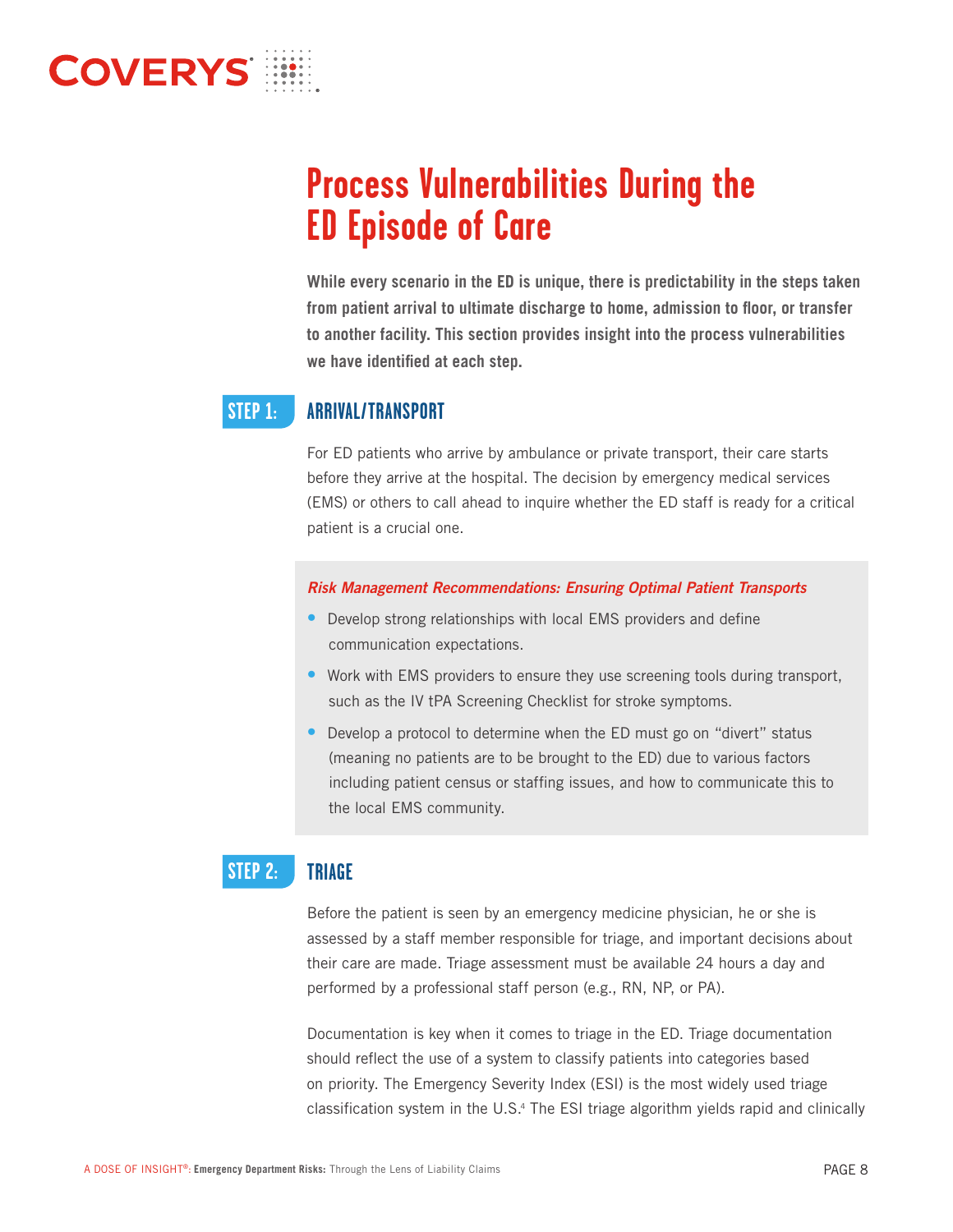relevant stratification of patients into five groups, from level 1 (most urgent) to level 5 (least urgent). The triage process should also include documented patient reassessments to confirm condition status or elevate the patient's priority as clinically indicated by the patient's medical condition and the facility's triage classification system.<sup>5</sup>

Patients who call the ED asking for medical advice should be told that they should either call their primary care provider or come to the ED for evaluation. Emergency departments should have a telephone triage policy that prohibits providing medical advice by telephone. The only exception to this rule is the patient who calls to clarify discharge instructions after ED discharge.

## **CASE STUDY**

| <b>Contract Contract Contract Contract Contract Contract Contract Contract Contract Contract Contract Contract Co</b>                                                                                                          |  |
|--------------------------------------------------------------------------------------------------------------------------------------------------------------------------------------------------------------------------------|--|
| __<br>__                                                                                                                                                                                                                       |  |
| $\mathcal{L}^{\text{max}}_{\text{max}}$ and $\mathcal{L}^{\text{max}}_{\text{max}}$ and $\mathcal{L}^{\text{max}}_{\text{max}}$                                                                                                |  |
| the contract of the contract of the contract of<br>$\mathcal{L}^{\text{max}}_{\text{max}}$ and $\mathcal{L}^{\text{max}}_{\text{max}}$ and $\mathcal{L}^{\text{max}}_{\text{max}}$ and $\mathcal{L}^{\text{max}}_{\text{max}}$ |  |
| $\mathcal{L}^{\text{max}}_{\text{max}}$ and $\mathcal{L}^{\text{max}}_{\text{max}}$ and $\mathcal{L}^{\text{max}}_{\text{max}}$ and $\mathcal{L}^{\text{max}}_{\text{max}}$                                                    |  |
|                                                                                                                                                                                                                                |  |

A man in his late 50s arrived at the ED via EMS, complaining of shortness of breath and reporting that his primary care provider had diagnosed him with pneumonia earlier that day. The patient had poorly controlled diabetes, and an EKG performed during transport indicated a right bundle branch block and sinus tachycardia. The nurse who performed the patient's triage when he arrived deemed him "non-urgent." Nearly an hour and a half later, the patient had not been evaluated by a physician, and his condition was deteriorating. An emergency physician just coming on duty was asked to evaluate the patient, and a code was called. After intubation, the patient went into cardiac arrest, resuscitation efforts were unsuccessful, and the patient was pronounced dead. Cause of death was recorded as cardiac arrest and sepsis, and the resulting claim alleged negligent ED triage of the patient.

- Have one or more RNs designated as triage nurses. This is a professional responsibility and must not be delegated to anyone who has not completed the required training and competency evaluation from nursing leadership to function in this role.
- Use an evidence-based triage classification tool. Ensure all triage nurses receive annual triage education in assessment and the use of the tool.
- Reassess patients who are waiting and do so at intervals appropriate for their symptoms or conditions.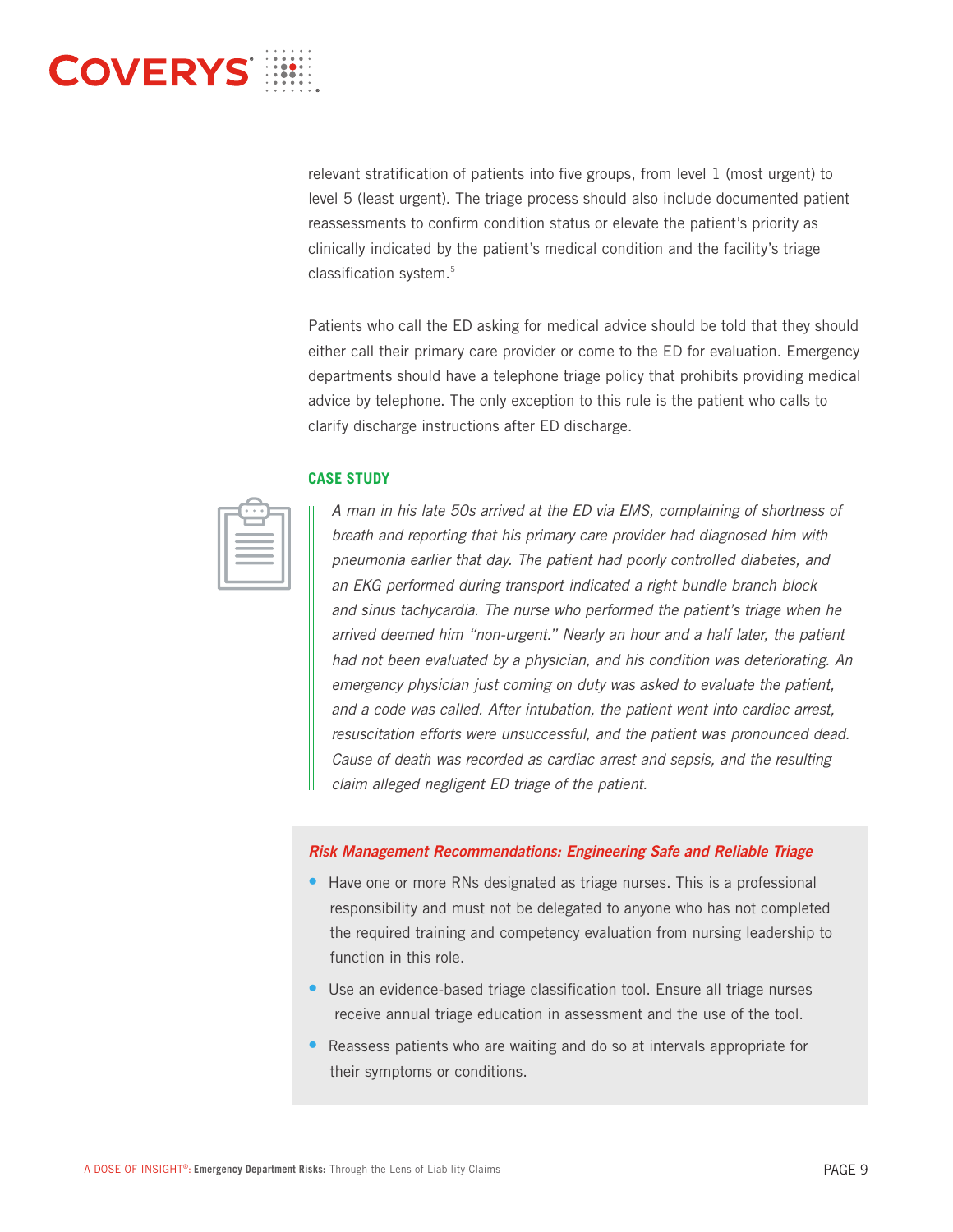

### **WAITING ROOM STEP 3:**

After initial triage, some patients will spend a period of time in the ED waiting room or other area before treatment begins. Monitoring the status of patients while they wait can be a challenge.

- Keep patients informed about wait times and when they can expect to be seen.
- Place patients who are at risk of falls in an area where they can be monitored and use direct observation or camera surveillance if there is someone who can constantly watch the camera monitor.
- Consider moving disruptive patients to another area of the ED as these behaviors may disturb and agitate other patients.
- Develop and practice scripts that staff can use to communicate with patients who become angry while waiting and are at risk of leaving without being seen by a provider.
- Consider adding a special room or area in the ED for patients with psychiatric issues. This area should be designed to be free of objects that patients could use to harm themselves or others.
- Provide masks and hand sanitizers. Use signage to direct patients with potentially communicable illnesses to use these items.

### **TREATMENT ROOM STEP 4:**

Most ED patients spend the majority of their time in a treatment room. What happens there — from the communication and decision-making authority among providers, to the development of a treatment plan — sets in motion a treatment journey that can unfold quickly. Based on insights from claims data, we've identified two primary areas of focus for practitioners seeking to reduce risk in the ED: 1) the history and physical examination; and 2) the diagnostic decision-making process.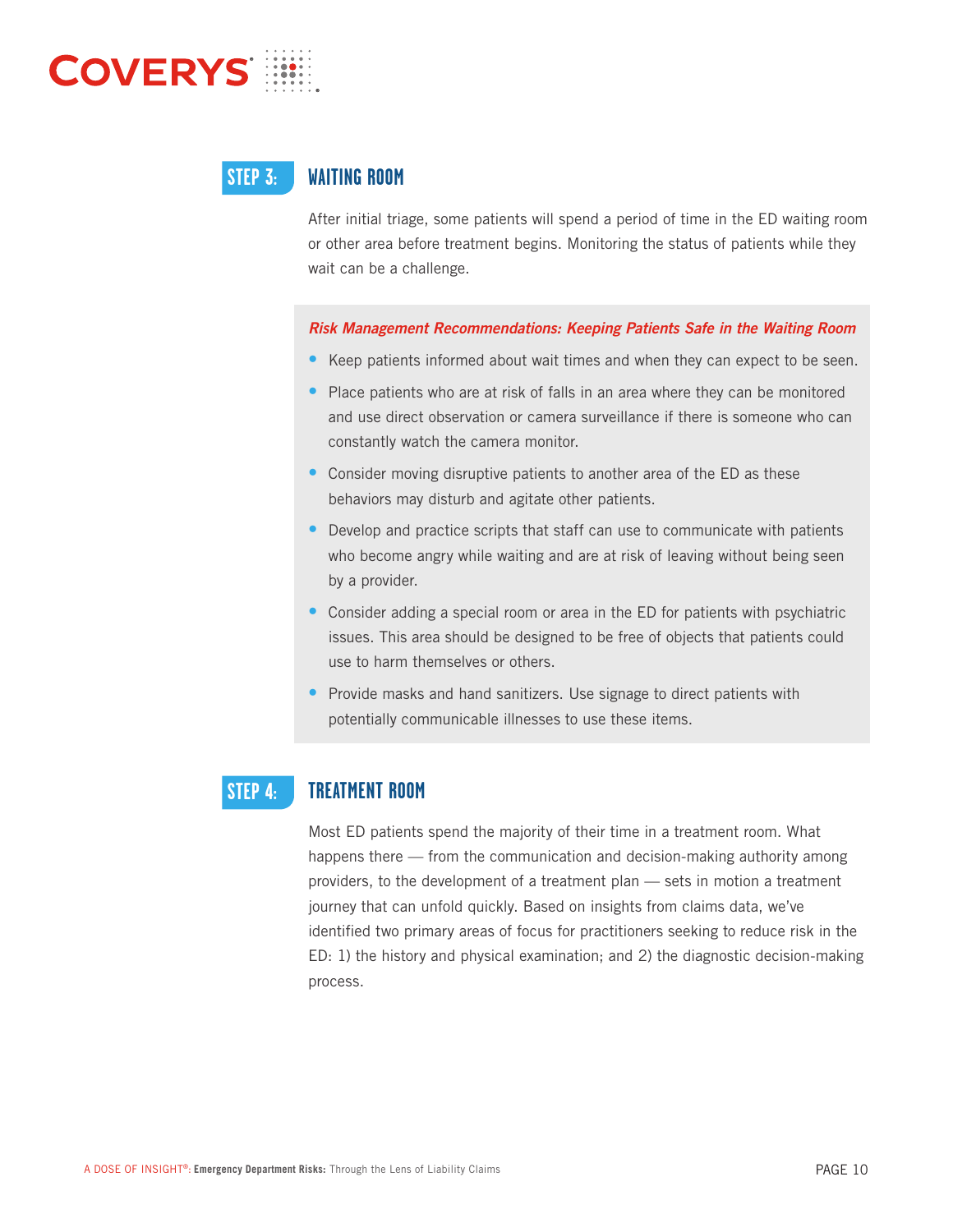# **DX-RELATED ALLEGATIONS:**



N = 756 closed claims between 2014 and 2018 with an ED location and a diagnosis-related allegation.

## HISTORY & PHYSICAL RISKS

A staggering 44% of the Coverys cases that were classified as diagnosis-related identified the initial history and physical (H&P) and evaluation of the patient as the stage at which the diagnostic process broke down. Patient acuity and the fastpaced environment of an ED can impact the provider's ability to obtain and perform a comprehensive H&P. Therefore, the H&P in the emergency department must be focused and complaint-driven. Unlike a general H&P in the primary care setting, the primary goal of the ED history and physical is to diagnose or exclude any potentially life- or limb-threatening condition. The secondary goal is to rule out any causes of serious morbidity and come to an accurate diagnosis for the patient's complaint.

**of diagnosis-related 44% ED claims allege failure at the history and physical (H&P) evaluation stage.**



What can organizations do to assist providers in conducting an effective complaintdriven H&P? Many EDs have implemented H&P templates to guide providers in evaluating specific complaints and clinical presentations. Emergency medicine residencies train physicians and advanced practice providers in the best methods for extracting crucial information when speaking to and examining emergency department patients. It's important to provide ongoing training and refreshing of skills through in-person and online courses.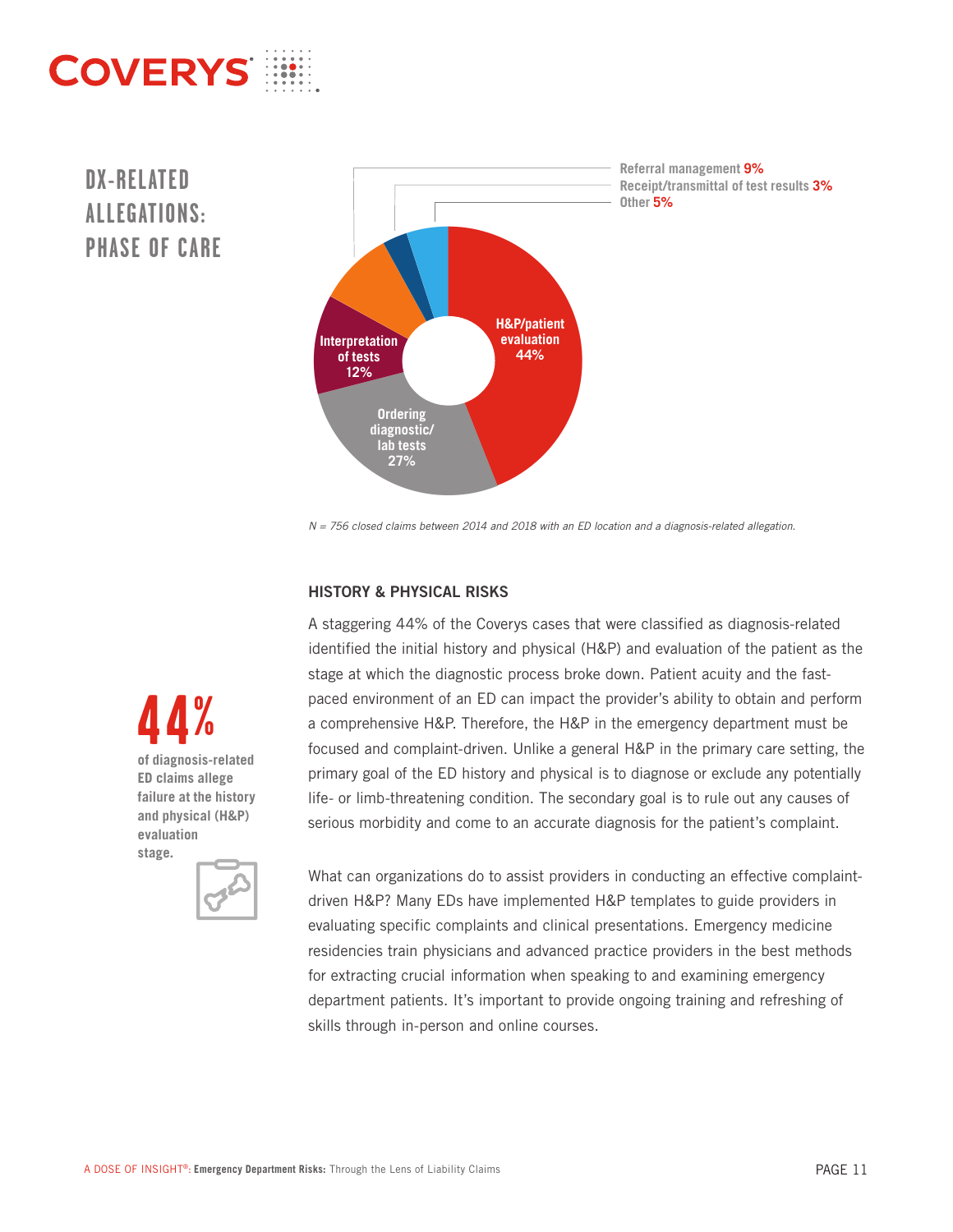

### **CASE STUDY**

| $\sim$<br>--                                                                                                                                                                |  |
|-----------------------------------------------------------------------------------------------------------------------------------------------------------------------------|--|
| ______                                                                                                                                                                      |  |
|                                                                                                                                                                             |  |
| $\mathcal{L}^{\text{max}}_{\text{max}}$ and $\mathcal{L}^{\text{max}}_{\text{max}}$ and $\mathcal{L}^{\text{max}}_{\text{max}}$ and $\mathcal{L}^{\text{max}}_{\text{max}}$ |  |
|                                                                                                                                                                             |  |
|                                                                                                                                                                             |  |
|                                                                                                                                                                             |  |
|                                                                                                                                                                             |  |

A woman in her mid-20s sought treatment from a chiropractor for a severe headache. She developed slurred speech and weakness of her limbs and neck immediately after spinal manipulation. Brought to the ED by ambulance, the patient was regaining normal function by the time her evaluation was performed by the physician. Despite a neck magnetic resonance angiogram (MRA) with "sub optimally visualized right vertebral artery" and the history of immediate neurologic symptoms after spinal manipulation, the patient was discharged with a diagnosis of migraine.

The patient returned to the ED the following day, and again two days later, with worsening symptoms - difficulty speaking and swallowing, and excessive sleepiness. Due to a lack of neurology coverage in the ED, the patient was transferred to a tertiary care facility where an MRA of the brain showed a pontine stroke, and digital subtraction angiography (DSA) demonstrated a basilar artery occlusion, right vertebral artery occlusion, and left vertebral artery dissection. She deteriorated neurologically over the next 24 hours with the development of dense quadriparesis and locked-in syndrome resulting in permanent disability.

Overreliance on what was considered a negative MRA and under-reliance on the patient's medical history led multiple physicians to undertreat the patient. This is a case where paying more attention to the patient's description of symptoms and not relying as heavily on the imaging could have made all the difference.

## DIAGNOSTIC RISKS

EDs present unique issues for the providers who work there, not the least of which is that treating patients in the ED is an exercise in providing care to a stranger. Emergency medicine providers do not have an ongoing relationship with most of the patients they see. More challenging yet are patients who arrive unable to speak for themselves and with no reliable historian accompanying them. These issues are compounded by the fact that emergency medicine providers are working in an environment in which they may have to make immediate and often lifesaving decisions with little or no information and where patient handoffs may require a rapid transition of care.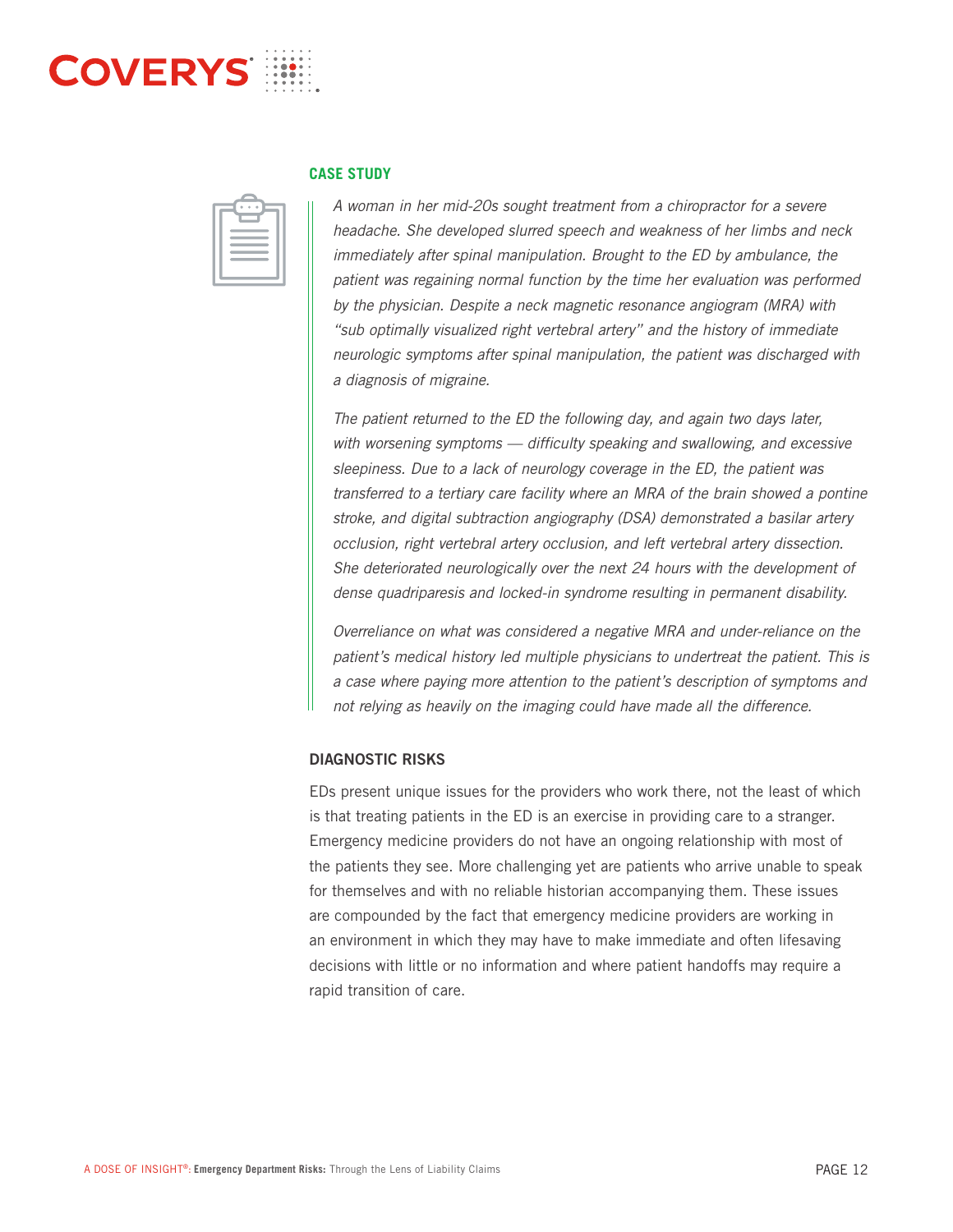



N=770 risk management issues on closed claims between 2014 and 2018 with an ED location and a diagnosis-related allegation.

- Ensure that patient evaluation occurs on an ongoing basis in the ED episode of care by requiring documentation of patient status at certain prescribed intervals.
- Implement clinical decision support tools to assist providers in the diagnostic process, such as practice guidelines for high-risk presentations, clinical decision applications, and provide access to a dedicated radiologist and pharmacist to assist with diagnosis and treatment.
- Always use two patient identifiers (such as name and date of birth) when performing diagnostic testing.
- Label specimens at the bedside at the time they are obtained.
- Develop a protocol to manage communication of outstanding test results to the patient, primary care provider, and consultants, and hardwire those practices into everyday routines. Implement or customize a strong electronic system that supports the protocol and its objectives.
- Implement a chain-of-command policy to escalate situations in which there is a difference of opinion on patient treatment, and embed that policy into the workflow.
- Commit to enhancing communication handoffs at all transitions of care (e.g., shift to shift, ED to inpatient unit, ED to another facility, ED to home at discharge) based on a policy and structure for communication of patient information.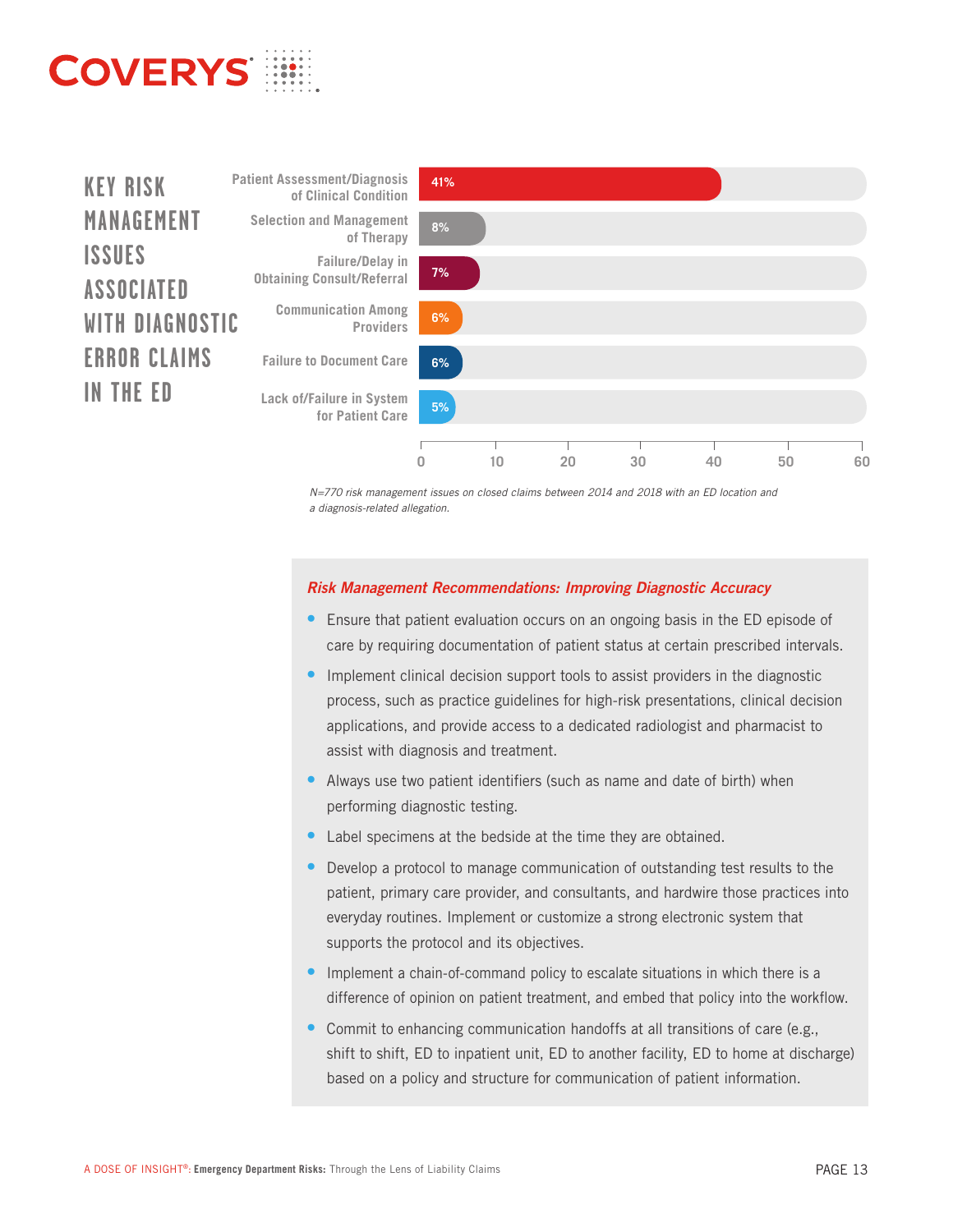

## DIAGNOSTIC TOOLS

Some experts might argue that there's no time in the fast-paced environment of an ED to consult a diagnostic decision tool when making a diagnosis. Others might argue that the nature of emergency medicine is precisely what makes it necessary to rely on additional resources that can help practitioners arrive at an accurate and timely diagnosis.

## OTHER RISKS IN THE TREATMENT ROOM

## **Medical Management**

It is notable that while the vast majority of claims related to treatment room decisions are considered diagnostic in nature, 20% of ED claims allege an issue with the medical treatment itself. These allegations include a failure or delay in providing care. The largest portion of these allegations (53%) relate to the overall management of the treatment provided, while failure or delay in providing treatment account for 41% of these allegations.

## **Medication**

Allegations of issues related to medication management are also of note in ED claims, accounting for 9% of claims. Risks occur at every step of the medication ordering and administration process, as outlined in the chart on the following page. The most common medications involved in an ED allegation are antibiotics, opioids, and anticoagulants; 49% of all medication-related allegations in the ED involve these three types of drugs.

**of medication-related allegations in the ED involve three types of drugs: antibiotics, opioids, and anticoagulants. 49%**

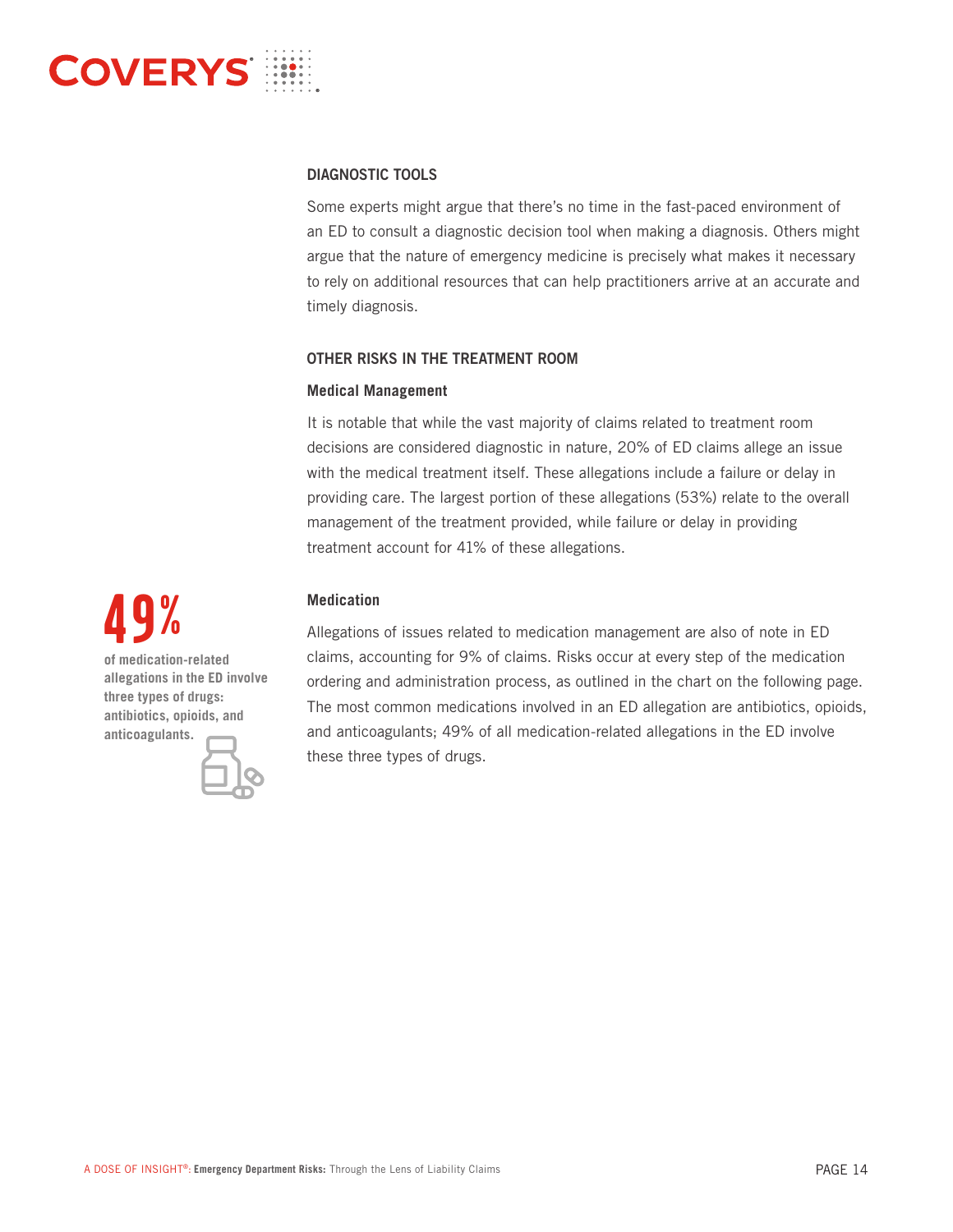

## **MEDICATION ERROR IN THE ED: TOP VULNERABILITIES**



 $N = 121$  closed claims between 2014 and 2018 with an ED location and a medication-related allegation.

### **DIAGNOSTIC TESTS (RADIOLOGY AND LABS) STEP 5:**

The second most common group of allegations in diagnostic-related ED claims are those involving issues related to ordering diagnostic/lab tests. The entire testing continuum, which also includes performance of tests, receipt/transmittal of test results, and interpretation of tests, combine to trigger 44% of all diagnostic-related ED claims.

EDs present a paradox when it comes to diagnostic testing. Practitioners may neglect to order crucial tests for symptoms or may order costly tests that may not be initially necessary. Diagnostic/lab testing steps are often integral to arriving at a timely and accurate diagnosis, but the testing continuum involves many risks including failure to:

- Choose and order the appropriate diagnostic/lab tests.
- Properly perform tests (including obtaining, handling, and labeling of specimens).
- Accurately interpret test results.
- Receive or transmit test results.
- Communicate clearly and efficiently between lab and radiology professionals, the ordering physician, and other relevant providers.

**Over one quarter of diagnosis-related ED claims involve issues related to the ordering of diagnostic/lab tests.**

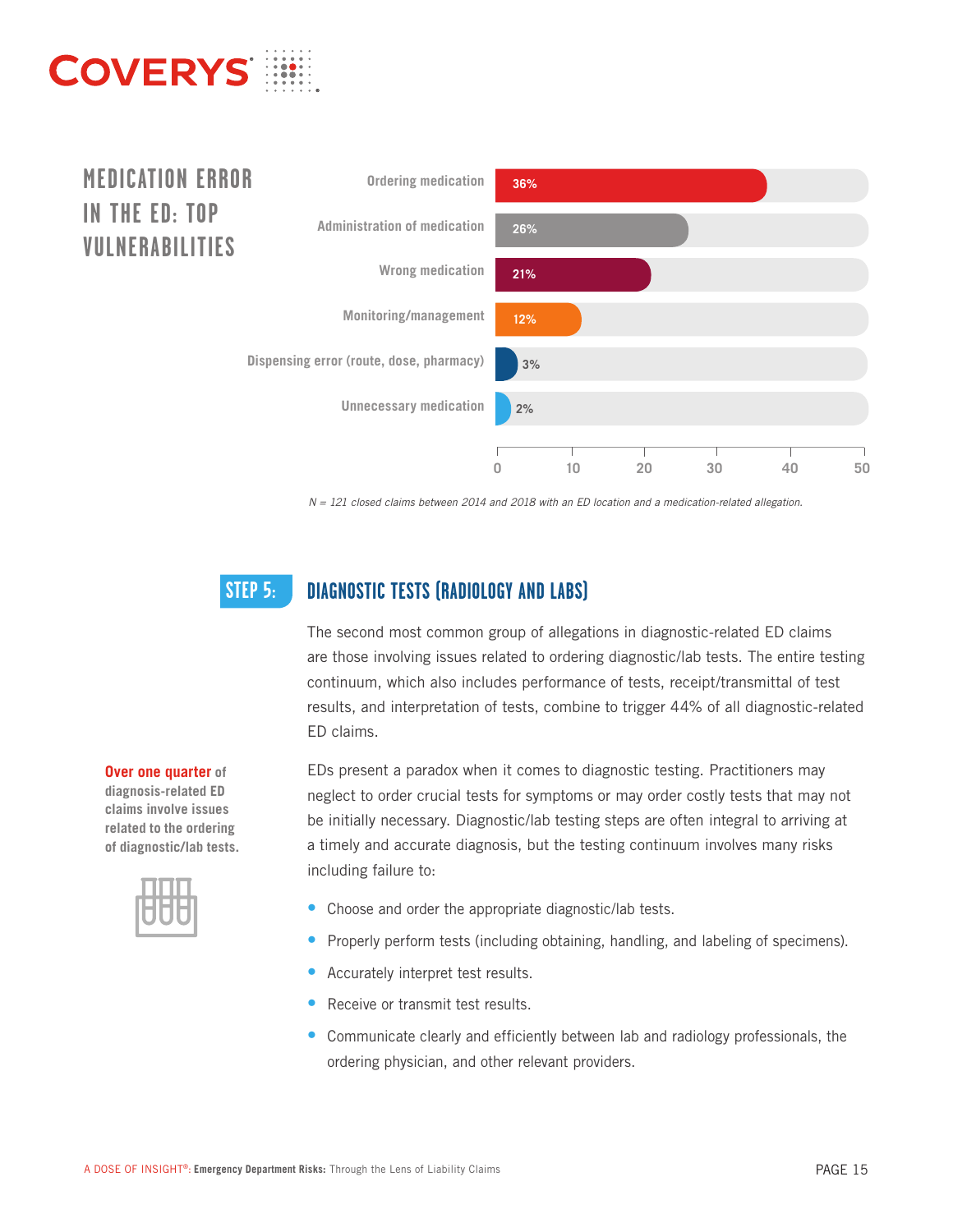

## **DIAGNOSTIC TESTS (RADIOLOGY AND LABS) (continued)**

- Clearly communicate results to the patient.
- Repeat tests or order additional diagnostics, if needed.
- Provide annual education and validate the competency of nurses and technicians in use of other point-of-care diagnostic testing equipment (e.g., glucometers, ECG machines).

## **CASE STUDY**

| and the state of the state of the state of the state of the state of the state of the state of the state of th                                                              |  |
|-----------------------------------------------------------------------------------------------------------------------------------------------------------------------------|--|
| ________                                                                                                                                                                    |  |
| $\mathcal{L}^{\text{max}}_{\text{max}}$ and $\mathcal{L}^{\text{max}}_{\text{max}}$ and $\mathcal{L}^{\text{max}}_{\text{max}}$ and $\mathcal{L}^{\text{max}}_{\text{max}}$ |  |
|                                                                                                                                                                             |  |
|                                                                                                                                                                             |  |
|                                                                                                                                                                             |  |

A male patient in his 30s arrived at the ED complaining of abdominal pain. An abdomino-pelvic CT scan showed appendicitis and a 1.5-cm lesion on the left kidney. The radiologist recommended an ultrasound and documented that his findings were immediately telephoned to the patient's attending nurse in the ED. No mention of the kidney lesion appeared in the patient's records.

The patient was taken for an appendectomy and was discharged without being informed about the kidney lesion. About a year and a half later, the patient was seen in the same ED for sudden onset of sharp pain in his left flank area. A kidney stone was suspected, and the patient was sent home when pain resolved with medication. Another year and a half later, the patient was seen in a different ED with complaints of severe left flank pain. An ultrasound revealed, and CT confirmed, a 7.1-cm mass on the left kidney. Further testing revealed renal cell cancer. The patient underwent radical left nephrectomy and recovered without complication. The very first radiology report, three years prior to the cancer diagnosis, revealed the kidney lesion, and neither the ED physician, attending surgeon, nor surgical resident acknowledged or took action on this.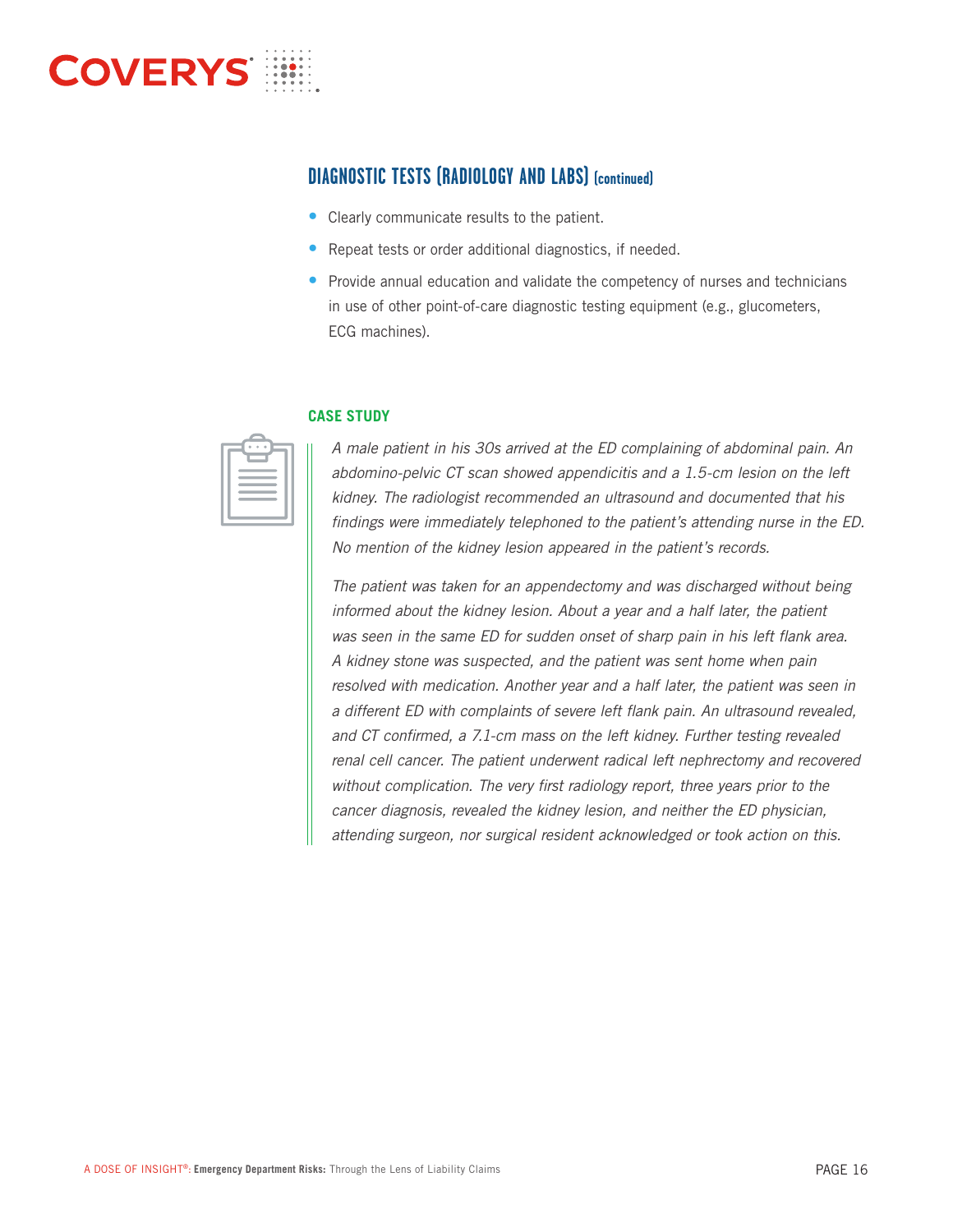- Ensure that initial radiology interpretations by the ED provider are validated by radiologist interpretation.
- Develop a defined process for documenting the communication of incidental findings in diagnostic radiology results to patients and primary care providers.
- Confirm verbal communications regarding diagnostic results by writing them down and reading them back to the communicator.
- Clearly define roles and responsibilities for communication of diagnostic results to the patient and the primary care provider.
- Ensure that if ED nurses collect laboratory specimens, they receive training from laboratory department phlebotomists and that their competency is regularly validated.

### **SPECIALTY CONSULTS STEP 6:**

**Failure or delay in obtaining a specialty consult accounted for 11% of clinical judgment-related ED claims.**

The effective practice of emergency medicine requires that ED physicians identify patients in need of specialty consults and coordinate with staff to help ensure the specialty ED consult occurs. In large medical centers, specialty consultation is likely to be readily available. In smaller, especially rural facilities, a patient may need to leave the community to obtain a specialty evaluation. If the need for consultation is urgent, but not available in the community, the patient may need to be transported for care at another hospital. In hospitals of all sizes, communication of specialty consults is often a major issue; specialty consults may be consistently and appropriately completed, but not documented in the right place (or at all).

Failure or delay in obtaining a specialty consult accounted for 11% of clinical judgment-related ED claims.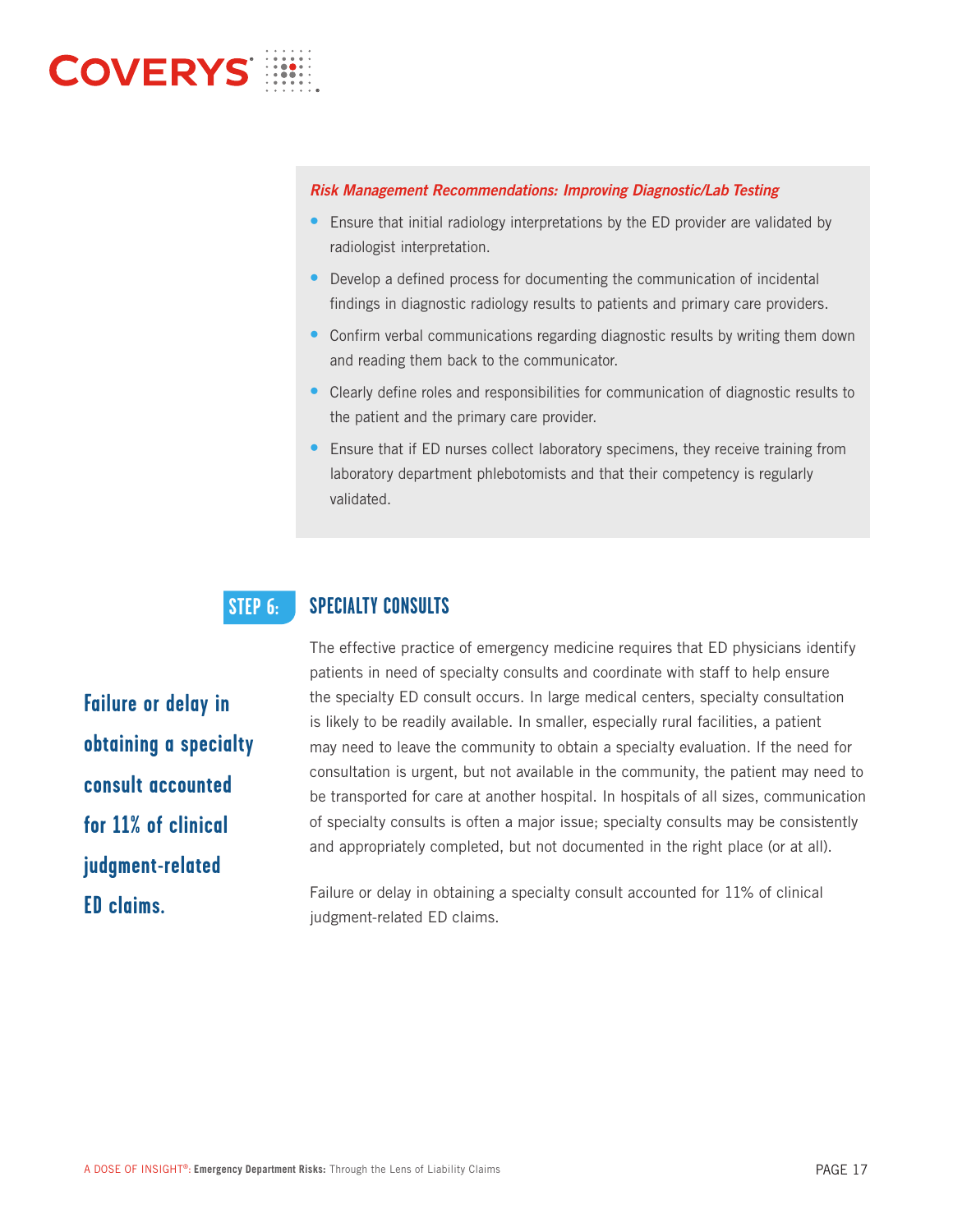|   |  | .        |  |    |
|---|--|----------|--|----|
| ഒ |  | .        |  |    |
|   |  | $\cdots$ |  |    |
|   |  | $\cdots$ |  |    |
|   |  | .        |  |    |
|   |  | .        |  | œ, |
|   |  |          |  |    |

- Hospitals that have available physician specialists should designate a call schedule for ED consultation and post this schedule in the ED desk areas.
- Issues with obtaining consultation from individual on-call providers should be brought to the medical executive committee for review and action.
- If the patient can be stabilized without immediate consultation, consideration should be given to making appointments for patients who need specialty consultation to increase compliance with follow-up.
- Medical record documentation by the consulting physician should include the reason for consultation, pertinent findings, test results, and recommendations for treatment. Whenever possible, there should be a verbal exchange of information between all involved providers.

When a patient needs to be transferred to a tertiary care facility for consultation, the transferring facility must clearly document that the transfer is necessary in order to obtain emergency consultation with a specialist not available at the transferring facility.

### **DISCHARGE, ADMISSION, OR TRANSFER STEP 7:**

A patient's ED experience generally ends in one of three ways: discharge to home; admission to a hospital floor; or transfer to another care facility. In each instance, timing and attention to detail are key.

ED staff must take care to ensure patients are not discharged prematurely and that communication handoffs are conducted to ensure complete information follows the patient.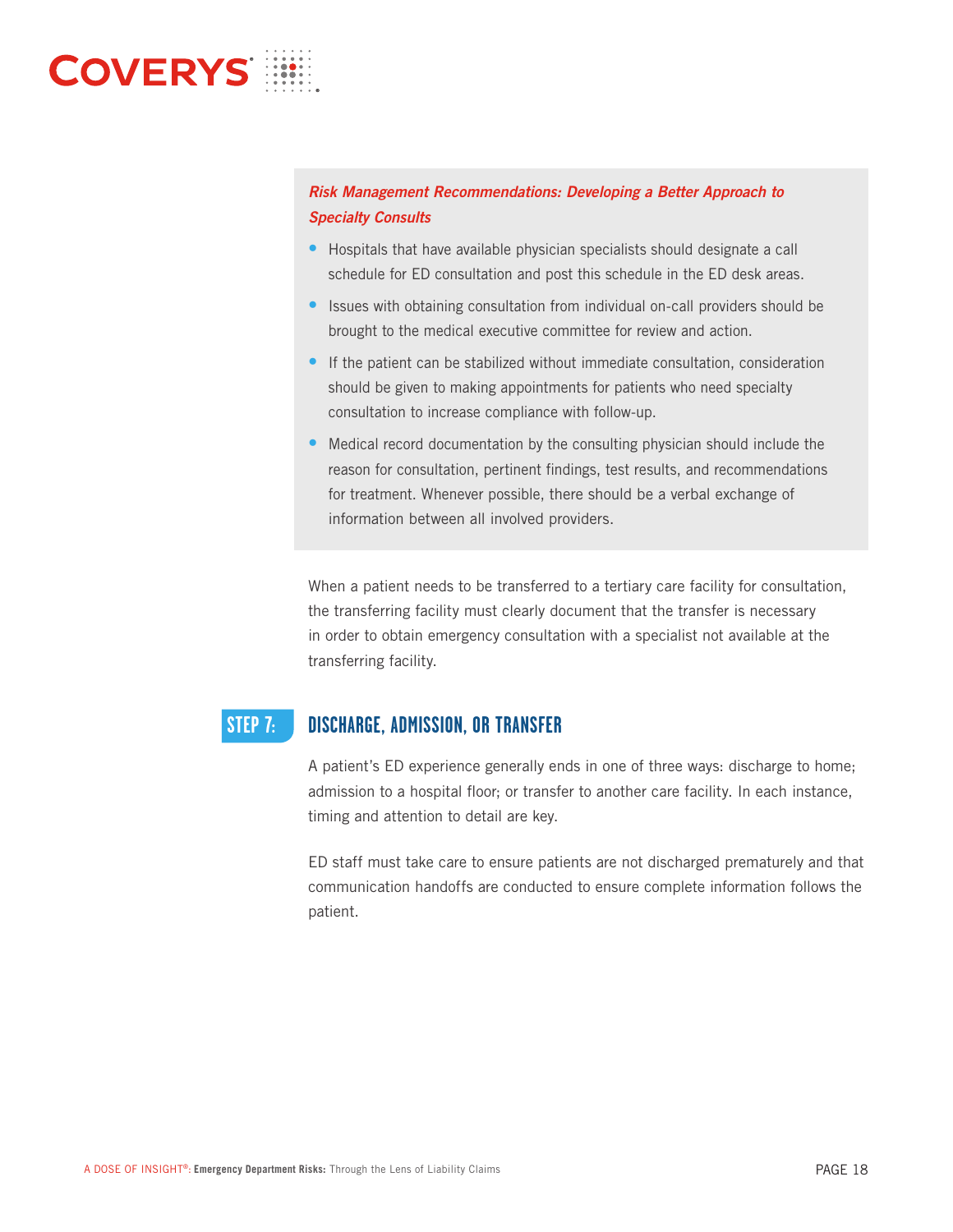**ED staff must take care to ensure patients are not discharged prematurely and that communication handoffs are conducted.**

## DISCHARGE TO HOME

- Provide patients with written discharge instructions in layman's terms that include the diagnosis, treatment provided, symptoms that require action and which actions to take, referral information for more definitive testing, medications (and their expected response), and other pertinent information, such as what actions to take if symptoms persist or worsen. Instructions should be time-specific and should always suggest timely follow-up with the patient's primary care doctor.
- Review the written discharge instructions and validate the patient's understanding using techniques such as teach-back or repeat-back.
- Provide discharge instructions in the patient's primary language whenever possible. If written instructions are not available in that language, use an interpreter or a phone interpreter service to ensure instructions are understood.
- Arrange to have any new prescriptions filled at a pharmacy that is convenient for the patient.
- Consider making follow-up appointments for patients to increase compliance.
- Develop a list of the clinical diagnoses and conditions for which a follow-up call to the patient should be made within 24 to 48 hours. Develop an outline or script for the call that includes identification of symptoms that should be reassessed in the ED.
- Consider employing a social worker to assist in the discharge process for patients with socioeconomic challenges and/or the need for temporary or permanent placement in a care facility.

## ADMISSION TO THE HOSPITAL UNIT

- Ensure that an ED provider performs a verbal handoff to communicate all pertinent clinical information to the hospitalist or inpatient physician.
- Establish clarity in the timing of transferring responsibility for inpatient orders to the inpatient provider once the decision is made to admit the patient, even if the patient must remain for a time in an ED treatment area or hallway before transfer.
- Ensure that an RN accompanies all patients transferred to critical care units and that a verbal nursing handoff occurs between the transferring nurse and receiving nurse, preferably at the bedside.
- Use nonprofessional patient transporters or volunteers for noncritical patients and ensure that a structured, verbal nursing handoff occurs prior to or at the time of transfer.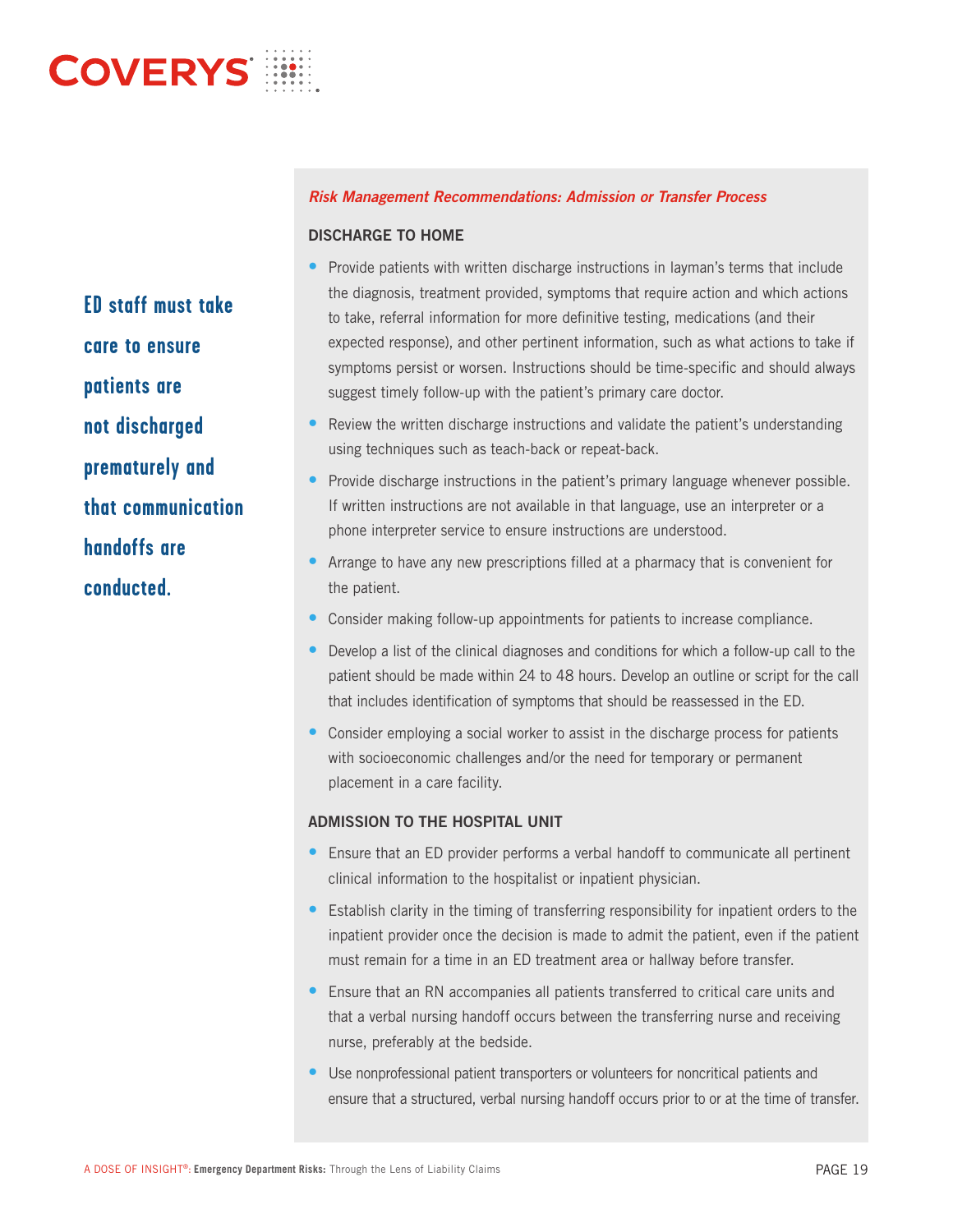

## TRANSFER TO ANOTHER FACILITY

- Provide annual education to ED staff members on Emergency Medical Treatment and Labor Act (EMTALA) regulations.
- Make every effort to stabilize the patient prior to transfer. This includes pregnant patients in active labor.
- If a hospital is unable to stabilize a patient within its capability, or if the patient requests, an appropriate transfer should be implemented.
- In hospitals without OB services, ensure that ED providers and staff members are prepared to deliver pregnant patients by conducting periodic education and drills.
- Ensure that the transferring ED provider has communicated with the receiving provider and has gained acceptance of the transfer. Document the name of the accepting provider and the time of acceptance on an EMTALA transfer form.
- Transport all unstable or critically ill patients via EMS. Determine if the patient's condition warrants sending additional professional personnel with EMS providers for the transport.
- Send copies of all pertinent documentation to the receiving facility electronically and/ or on paper with the EMS personnel.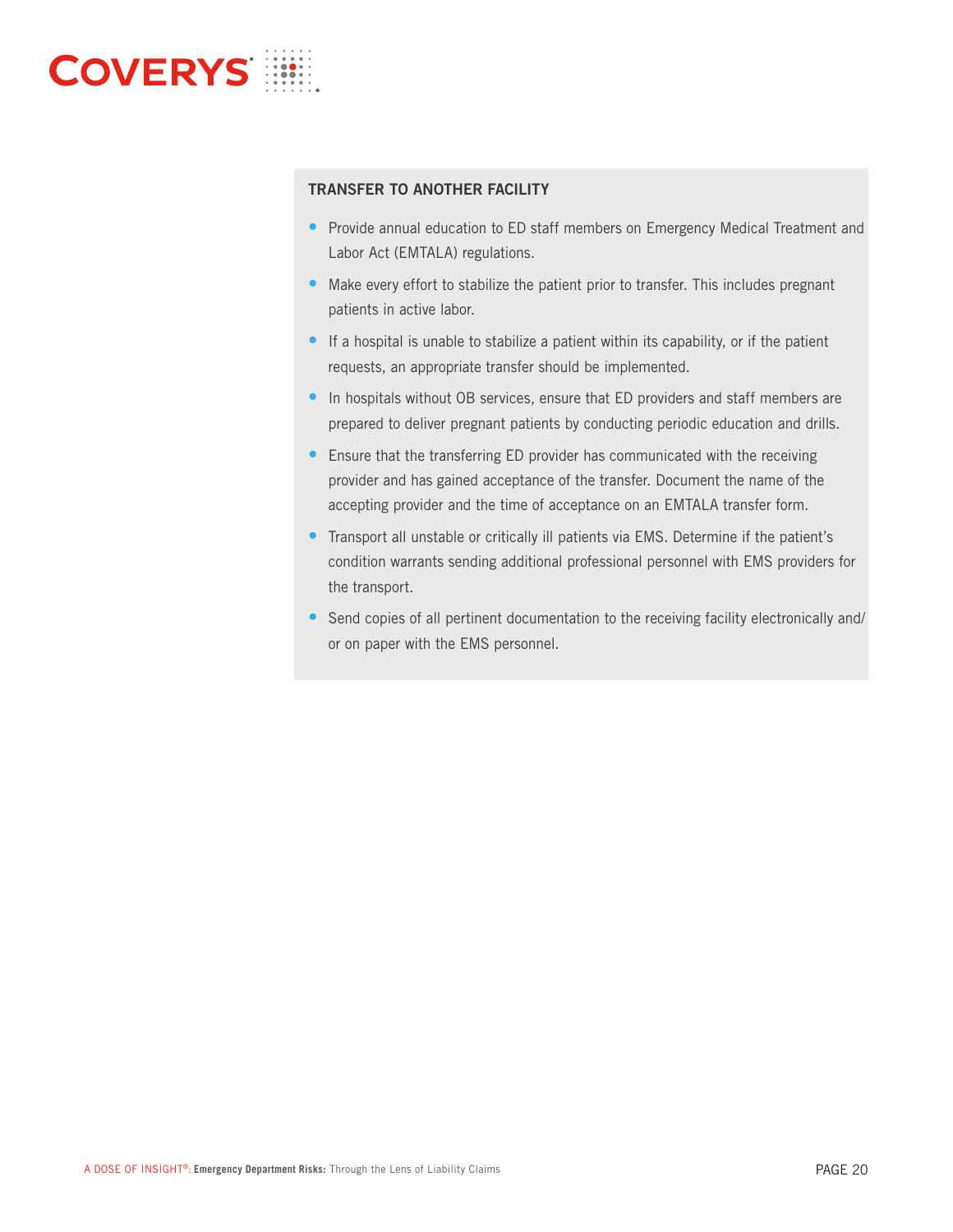



The ED is arguably one of the most high-risk areas of medicine when it comes to keeping staff sharp and up-to-date on current standards of care. Of the ED claims that alleged a communications failure, the majority involved communication among providers (MD to/from MD, MD to/from RN, and MD to/from advanced practice provider), followed by communication between patient/family and providers. When it comes to communicating effectively in the ED, initial education is, of course, crucial, but ongoing training is what ultimately keeps patients safest. It's about sustaining a culture of high reliability - an environment in which it is agreed that every voice will be heard and where standard protocols are adhered to, pathways are followed, and risk factors are consistently identified and acted upon. Proactive organizations have hard-wired refresher training into their daily operations. During down time, they are conducting simulation activities, such as active shooter, local disaster, and infectious disease outbreak drills.

## **Effective**

**communication in the ED involves, to a large degree, the meticulous and timely use of documentation.** It's important to note that effective communication in the ED involves, to a large degree, the meticulous and timely use of documentation, often involving electronic health records (EHR). Issues pertaining to documentation and EHR issues account for 10% of all ED claims. The majority of these allegations come down to human error related to missing or inadequate recording of crucial information in the medical record.

In general, EDs are environments with inherent stress and variability  $-$  a stark reality that sometimes makes it difficult to deliver care with excellence and accuracy and to always communicate clearly and fully. But difficult as it may be, there is cause for optimism. ED teams that are vigilant about embracing strong cultures, ongoing training, and best practices can improve outcomes. Many ED providers and staff find that consistent use of electronic communication boards supports instant access to crucial information about patients currently under their care. The Agency for Healthcare Research and Quality (AHRQ) provides a comprehensive team-training program called TeamSTEPPS®, which includes communication mnemonics, video vignettes, and practice to enhance communication in challenging healthcare situations. More information can be found at: https://www.ahrq.gov/teamstepps/index.htm.<sup>7</sup>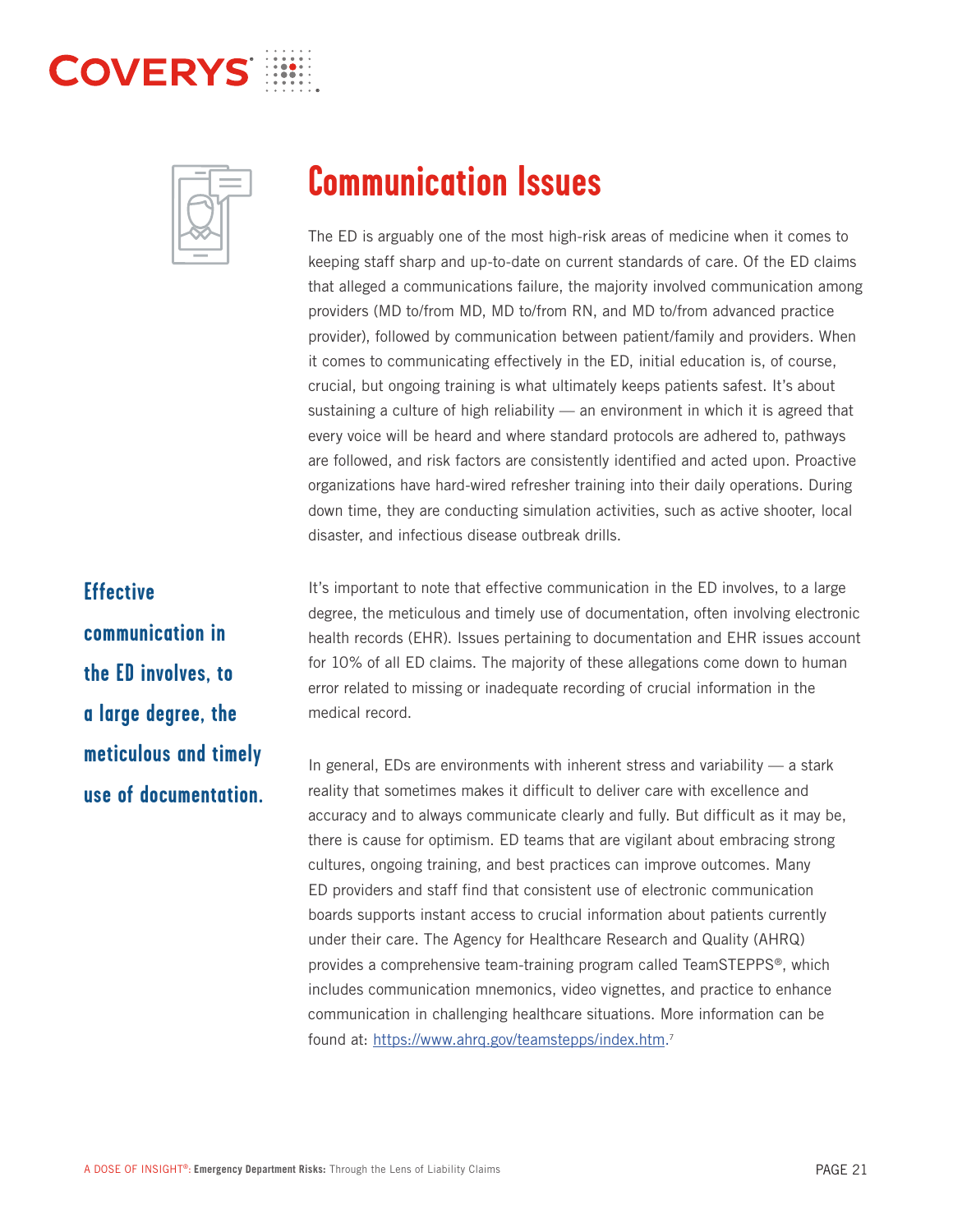

**Odds are that if you see a societal trend at large, that trend will eventually warrant thoughtful attention from those who work in U.S. emergency departments. Top issues in the ED include violence, behavioral health challenges, boarding, opioids, diversity, geriatric care, and patients who frequently visit the ED. Below, we address these trends one by one.**

Violence: EDs are high-risk environments and can also be environments exposed to violence. Staff members should to be trained to de-escalate behavior, offer patients choices, and include them in decision-making whenever possible. It's recommended that hospital EDs pursue de-escalation and aggressive behavior management education through programs such as those offered by the Crisis Prevention Institute.<sup>8</sup> Anyone working with patients in a hospital setting should be required to complete this education. Hospitals should conduct active shooter drills or, at the very least, tabletop drills. When possible, work in collaboration with local law enforcement when planning and conducting these drills.

Behavioral Health Challenges: EDs are becoming increasingly proactive in managing patients with mental illnesses. Some have designated special care areas with soothing light, colors, and music; no furniture that can be picked up and thrown; and no other objects that could be used for harm to self or others. Because behavioral health issues can be significant in the ED, hospitals should consider hiring someone with experience in a behavioral health setting and who has effective skills when it comes to interacting with behavioral health patients. This is particularly important because sensitive communication can help to prevent deterioration of psychiatric symptoms if the patient must wait for placement.

**Opioids:** It's estimated that there are 1,000 opioid-related visits to U.S. emergency departments every day.<sup>9</sup> Opioid addiction is a national emergency. According to the CDC, among the more than 72,000 estimated drug overdose deaths in 2017, the sharpest increase occurred among deaths related to fentanyl and fentanyl analogs (synthetic opioids) with nearly 30,000 overdose deaths.<sup>10</sup> Persons with addiction problems frequently present to the ED with complaints of chronic or acute pain in order to meet their dependency needs. However, the ED is not the appropriate setting to manage chronic pain or addiction.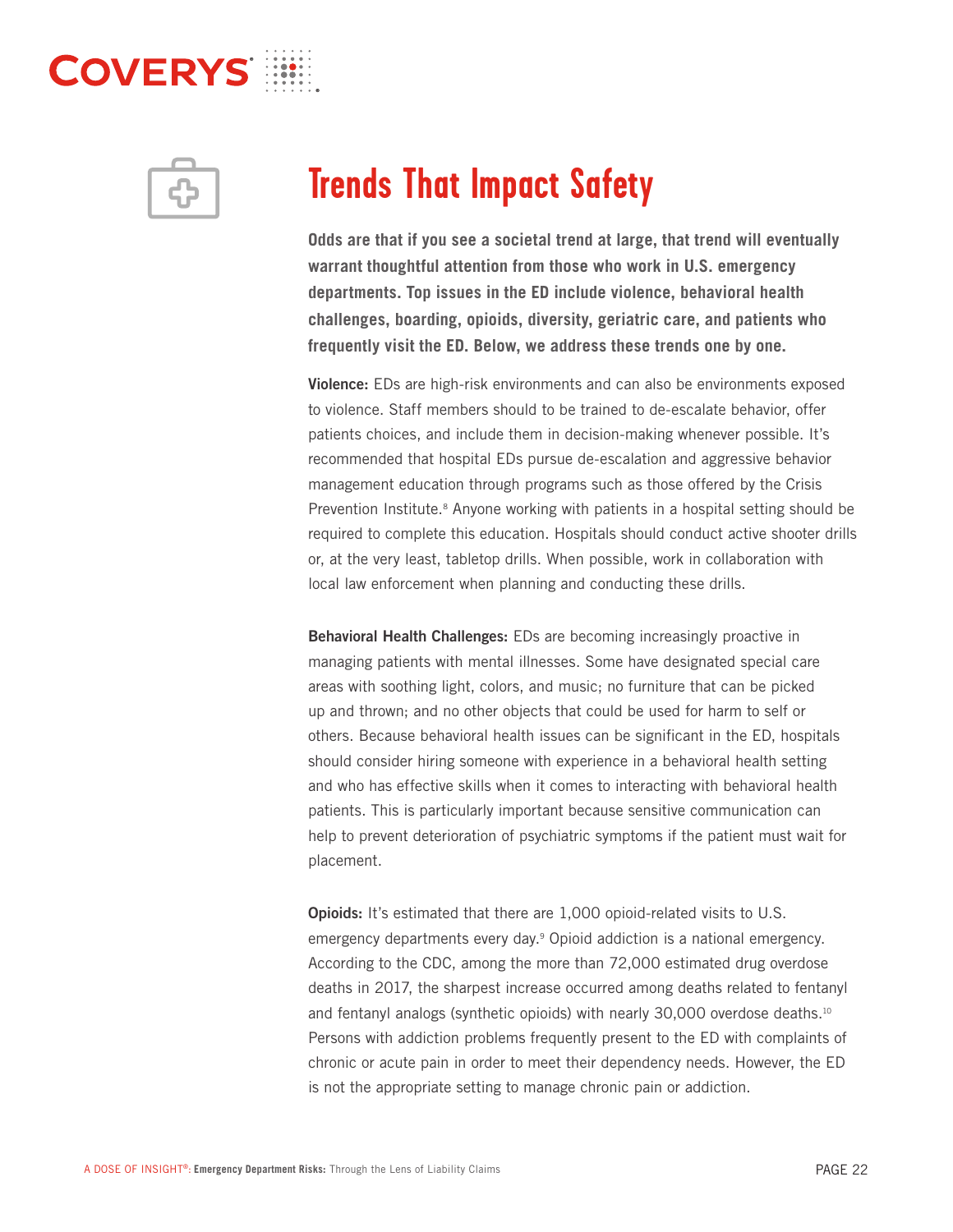- Develop clear protocols for opioid prescribing in the ED. Include those presentations where opioids may be prescribed (e.g., acute abdominal pain, bone fractures) and limit the prescription to the days from discharge to the next follow-up appointment.
- Provide clear directives for clinical presentations for which opioids are not indicated (e.g., migraine headache, chronic pain not related to a terminal illness).
- Consult state prescription monitoring databases whenever prescribing narcotics.
- Develop a list of pain management practitioners in the area and refer patients who present with uncontrolled chronic pain.

**Diversity:** It's difficult enough to diagnose and treat a patient in the ED if it's a slow day and you share the same spoken language, customs, and values. But in the ED, awareness of the unique aspects of diversity is essential in order to provide respectful and appropriate care. Transgender patients, in particular, can find themselves in suboptimal situations in EDs where providers haven't had enough training to adequately address patient concerns. For example, when a transgender woman presents with blood in her urine, a prostate exam may be warranted and payment for this test may be denied by the insurance company. And when ED staff use the wrong gender pronoun for a patient (he, she), respect and trust are eroded. Obese patients may encounter bias in the ED from staff members who consider obesity to be a sign of emotional weakness. Language and communication barriers can add to the complexity of obtaining a history, prescribing treatment, and communicating discharge recommendations.

- Encourage ED providers and staff members to obtain education on the care of transgender patients.
- Provide sensitivity training for the care of obese patients. Ensure that the facility is equipped with bariatric-sized furniture, wheel chairs, and medical equipment, such as blood pressure cuffs and airway equipment. Ensure that exam tables and X-ray tables have appropriate weight limits to accommodate obese patients.
- Contract with interpretive services to provide in-person or electronic language assistance. Develop printed discharge materials in the most commonly used languages in the community.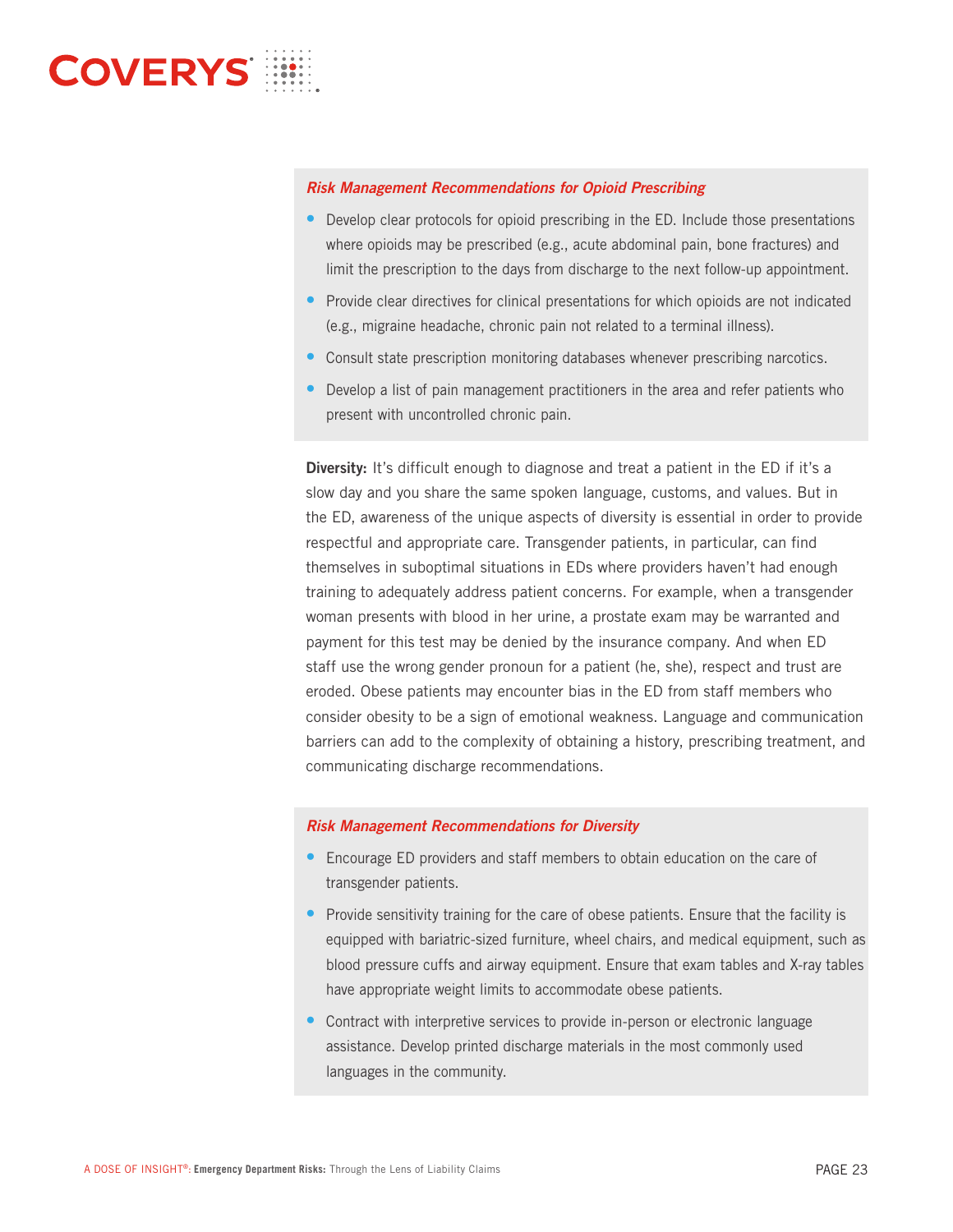

Repeat ED patients: Just because a patient is known to the ED because of frequent visits for the same complaints, doesn't mean that today's visit will be the same. Today could be the day that your known patient presents with a serious health issue, where preconceived notions that narrow a clinician's diagnostic focus can be dangerous or even deadly.

- Ensure that repeat patients receive a complete medical screening appropriate for their symptoms each time they present for treatment.
- Refer cases in which less-than-adequate medical screening resulted in a misdiagnosis or missed diagnosis to the organization's peer review committee for evaluation.

Geriatric care: Forty-six million people in the U.S. are age 65 or older and can present care challenges.11 Because this patient population is at increased risk of falling, EDs must provide fall risk assessments and plan care accordingly by the use of bed egress alarms and/or constant observation for those at risk. What may appear to be a behavioral or cognitive issue (e.g., disorientation, confusion, or agitation), may be a delirium from a medical issue (e.g., diabetes, urinary tract infection, thyroid dysfunction, pneumonia). ED providers also need to be cognizant about adjusting medication doses for the elderly population, as what is considered a normal adult dose of some medications can be harmful or even lethal in this population. It's also important for EDs to have an effective social services staff, aware of and with established connections to community services for geriatric patients.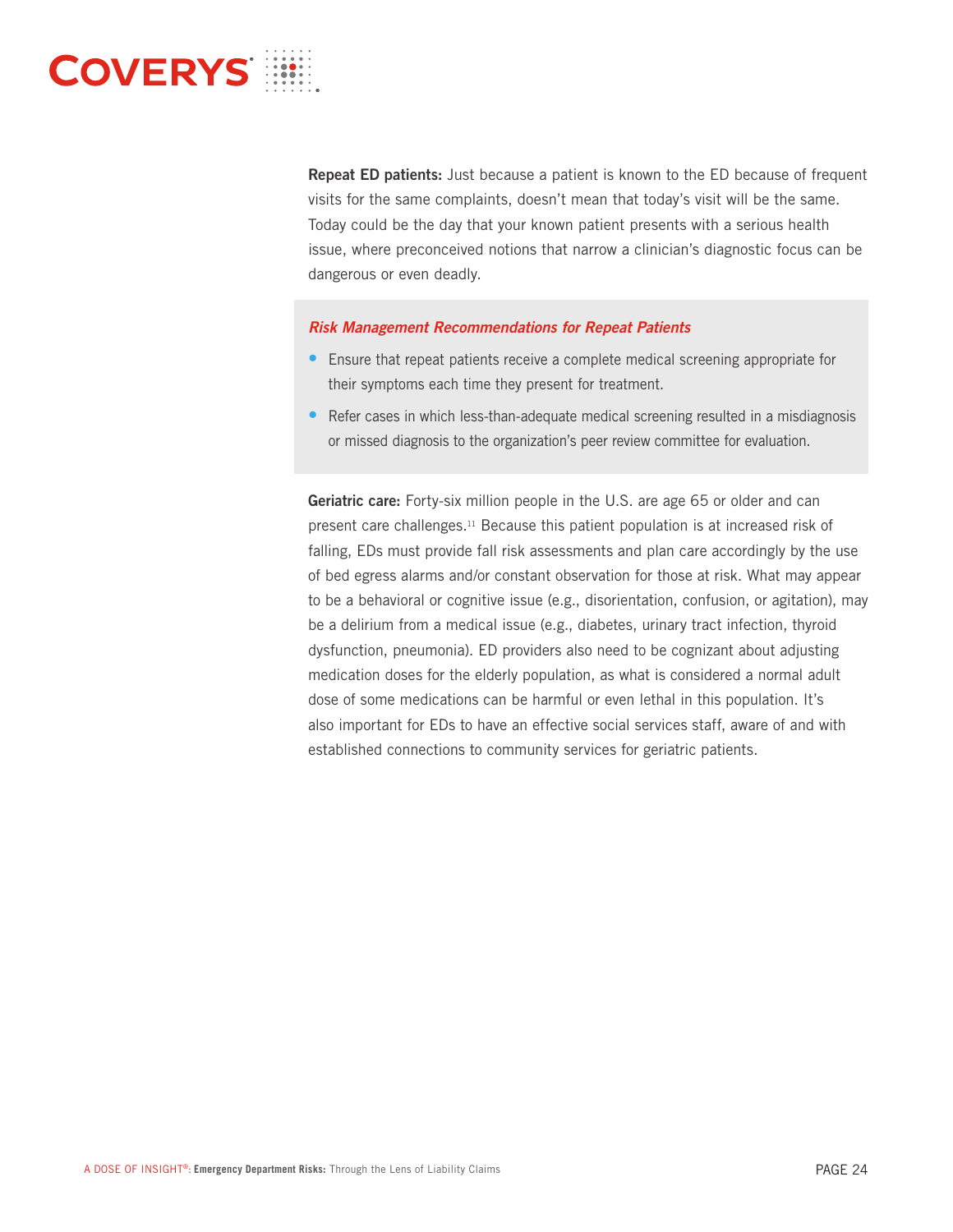

**Across the nation, boarding in the ED is on the rise. Boarding is a patient flow phenomenon in which patients remain in the ED after they have orders to be admitted for inpatient hospitalization. Many boarded patients are psychiatric patients waiting for acute psychiatric bed placement. It has been estimated that 50 acute psychiatric beds are needed for every 100,000 people in any given community. Currently, however, only 11.7 beds are available per 100,000 people.**12 **Most other boarded patients are typically those that have been stabilized but are waiting to transfer to an inpatient bed in the facility.**

## ISSUES RELATED TO BOARDING

- Patients waiting for transfer or admission and occupying an ED bed may result in a backup of patients waiting for emergency evaluation.
- Placing patients who have been discharged from the ED but are waiting for admission or transfer in areas other than treatment rooms may compromise their privacy and dignity.
- Boarding patients in a busy ED results in longer wait times for new patients that can lead to patients leaving without being seen or leaving against medical advice.
- Once a patient is admitted but remains in the ED, there is sometimes confusion about which physician (inpatient or ED) is providing directives and ongoing orders.
- ED nurses who are busy with acutely ill ED patients do not have time to provide care that the patient would receive as an inpatient (e.g., ambulation, skin care, elimination needs, routine medications, pain assessment, and reevaluation).
- Situations have occurred where boarding patients' conditions deteriorate, and nurses are too busy with ED patients to notice in time to intervene.
- Psychiatric patients who are boarding may not be supervised closely enough to keep them safe, especially if they demonstrate suicidal ideation or aggressive behavior.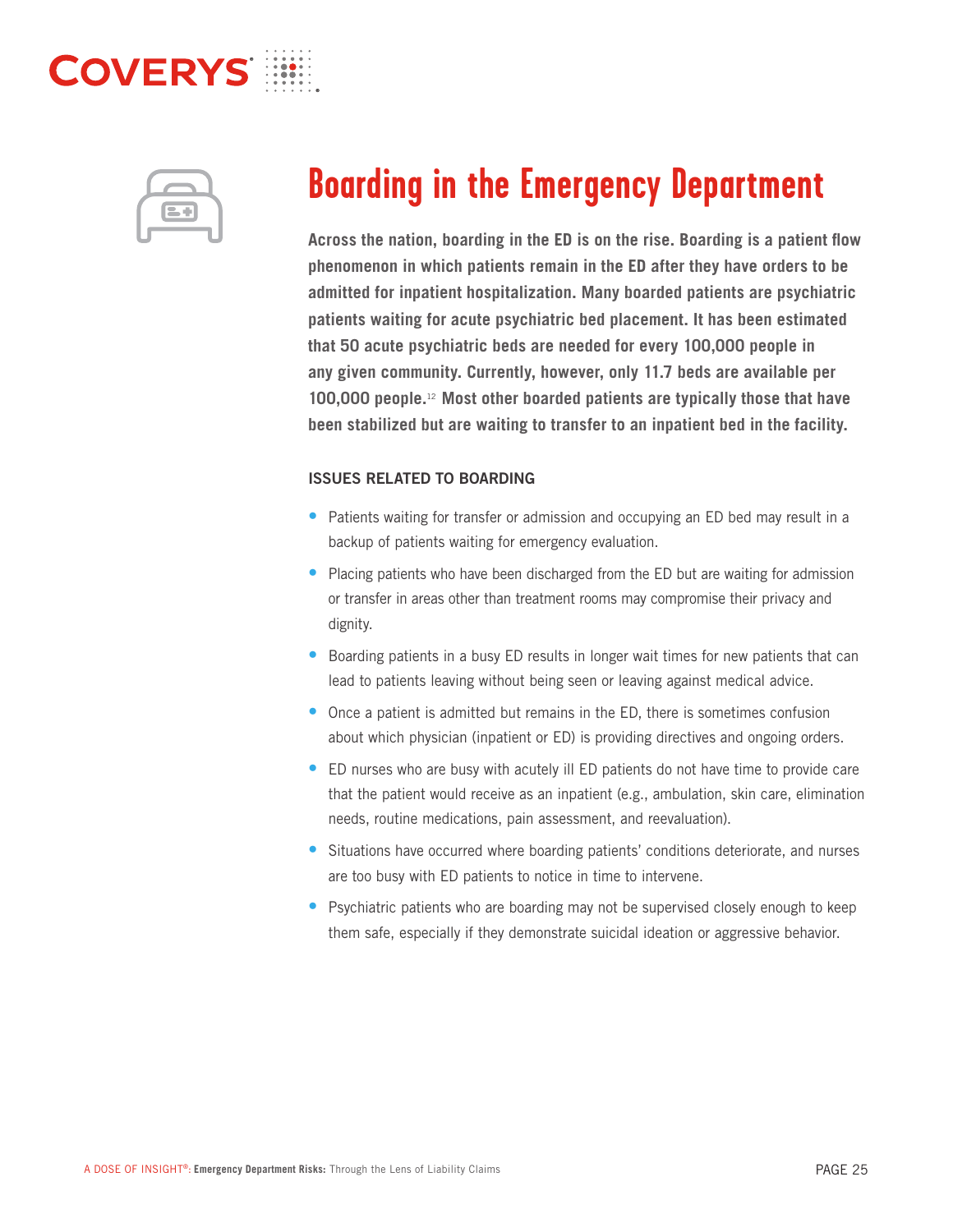

## CAUSES OF ED BOARDING

- Hospital census at capacity, such as during flu season.
- Inpatient staffing shortages may make transfer to an inpatient bed impossible.
- Inpatients who are ready for discharge are waiting for a discharge order from the inpatient physician (e.g., a surgeon who is in surgery all day or a primary care doctor who is in clinic all day).
- Discharge delays may occur due to lack of available transportation, transitional care, or other support services.
- Psychiatric patients may be waiting for an inpatient bed in another facility that provides acute psychiatric services.

- Employ hospitalist physicians who are on inpatient units 24/7 to expedite discharge orders when inpatients are ready to go.
- Set clear policies that once a patient is admitted, ongoing orders and therapies for inpatients boarding in the ED should be provided by the inpatient physician/ hospitalist. ED nursing staff must continue to provide care until an inpatient nurse assumes responsibility for the care at transfer.
- Consider having inpatient nurses provide care in the ED for boarding patients until they can be moved to the floor. Consider employing nursing assistants in the ED to provide routine nursing care (e.g., feeding, skin care, ambulation, hygiene) for patients who are boarding.
- Employ inpatient case managers who proactively work to help discharge patients as soon as they are ready.
- Use a bed control manager or team to keep abreast of all admissions and discharges and make bed assignments efficiently.
- Ensure that boarding patients are monitored as frequently as their condition warrants (i.e., as frequently as they would be on the inpatient unit).
- Ensure that medication reconciliation is completed, so patients will not miss any of their routinely prescribed medication while boarding.
- Ensure psychiatric patients are not only screened for suicidal ideation upon admission to the ED, but are reevaluated at intervals while boarding. Results of the suicide risk screening should drive the patient monitoring and observation plan.
- Some states have enacted laws to address boarding and overcrowding in emergency departments. It's important that ED staff are familiar with and in compliance with state-specific laws and regulations.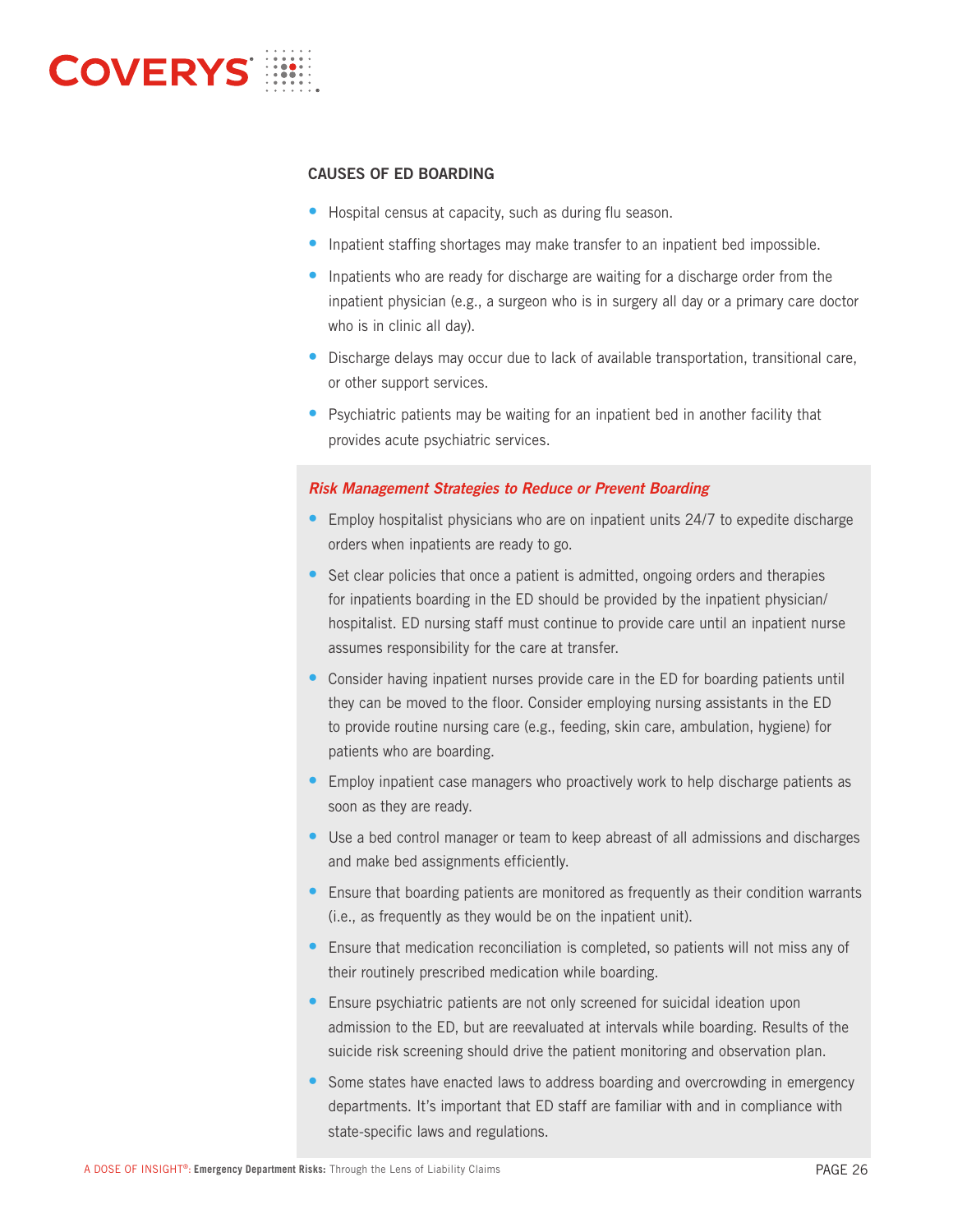

**30% of ED claims involved conditions that were cardiac/ vascular or GI-related.**

**Throughout this publication, we have provided data-driven recommendations for reducing risk and improving outcomes related to the emergency department episode of care. Following is a general list of principles that apply broadly to emergency department risk in U.S. healthcare. As you and your colleagues approach each new day with an eye toward improving patient care and reducing risk, we strongly encourage you to consider these general principles.** 

- Education/Training: Ensure ED staff complete competency-based orientation and ongoing education, including with respect to high-risk clinical presentations. Document education and training in their employee files.
- Credentialing: Implement policies and procedures to ensure a thorough, objective, evidence-based credentialing process and documentation for recently appointed and reappointed physicians, advanced practice providers, and locum tenens providers (as applicable). The process should include consideration of peer review, quality, and outcomes data.
- Collaborative Agreements: Ensure that clear supervisory and/or collaborative practice protocols are in place for ED advanced practice providers that specify situations when consultation with or evaluation by the ED physician must occur.
- Compliance: EDs should review their practices as they relate to the Emergency Medical Treatment and Labor Act (EMTALA) to ensure that all patients, regardless of their ability to pay, receive a medical screening and appropriate stabilization prior to transfer or discharge.
- Documentation of High-Risk Presentations: It's imperative that medical record documentation of high-risk presentations is clinically pertinent and includes a triage assessment, a pertinent medical history, a history and physical, the medical care provided, and a disposition appropriate for the patient's condition. High-risk presentations include: chest pain/MI, headache/stroke, abdominal/pelvic pain, infection/sepsis, pregnancy/labor, and psychiatric emergencies. These common complaints warrant close attention as 30% of ED claims involved cases that were cardiac-related or GI-related, two of the most common complaint types nationally.<sup>13</sup>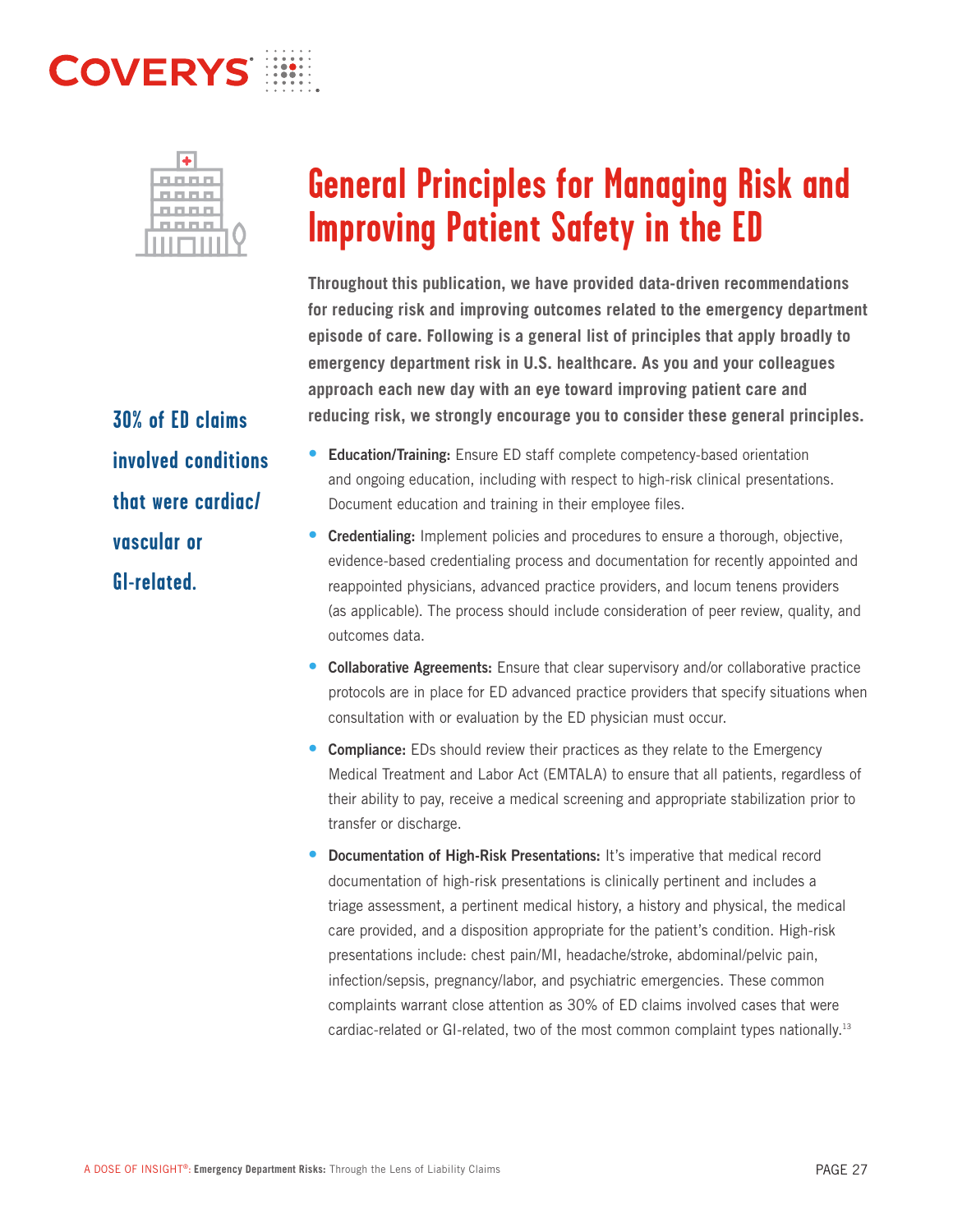- - Medication Management: Put into place and/or review the existing formal medication management plan which includes involvement of a pharmacist and goals specific to the ED population. It should include strategies to promote medication safety and take advantage of technology that enhances quality improvement with regard to all aspects of medication administration and management.
	- **Security Plan:** Develop a comprehensive security plan for your facility which is based upon a recent analysis of security/safety risks in the ED and within the facility overall. Include ongoing staff training and drills in the plan and schedule periodic assessments to ensure the plan is up to date and effective.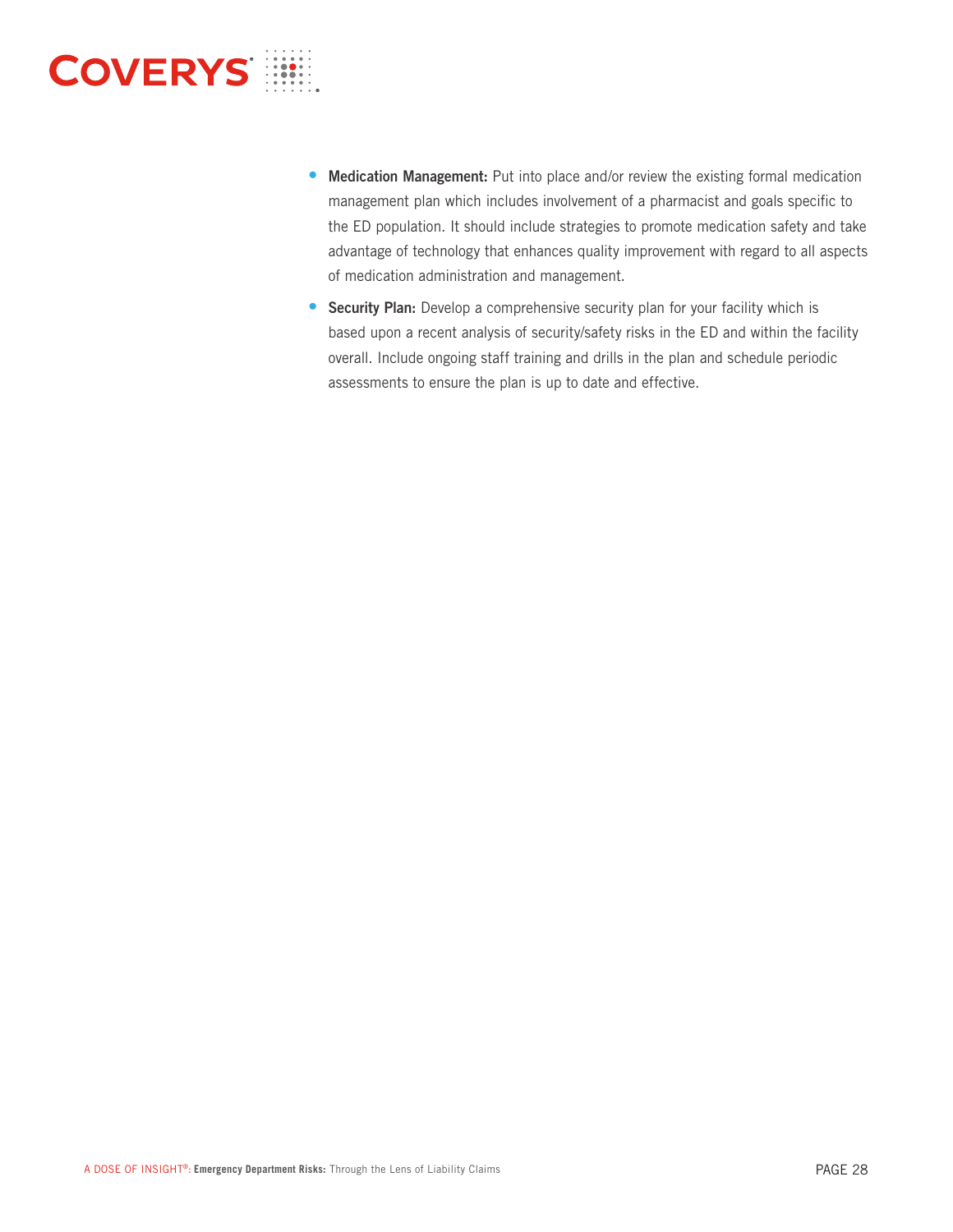**Improving patient safety in EDs will require scrutiny of every step in the patient's ED journey.** **In the coming year, hospital emergency departments in the U.S. will receive more than 138 million patient visits.**14 **This high volume of patients comes with distinct risks. Coverys claims data shows that EDs are the fourth most common healthcare delivery location to trigger medical professional liability claims. On a national scale, 52% of emergency medicine physicians will be sued, 26% of them more than once.**15 **And the burden of that risk rests not just with emergency medicine physicians, but with all who practice in the ED. Of the healthcare providers implicated in ED malpractice claims, 33% are not emergency medicine physicians, but rather general medicine physicians, radiologists, surgeons, other specialists, and advanced practice providers. In the ED, we succeed and we fail as teams — teams whose members must, in working together, provide expertise and care that eclipses the impact that one provider alone could deliver.** 

Emergency medicine physicians, advanced practice providers, consulting specialists, and other healthcare professionals provide outstanding care to most patients who pass through their EDs. But the claims data — which reveal that 32% of malpractice claims in the ED involve permanent injuries and 38% involve grave injury or death — must serve as signals for greater vigilance for all who contribute to the complex patient care ecosystem in the ED.

As we have explored in this data-inspired report, there is much that can be done to improve patient outcomes when the healthcare journey begins in the ED. From mastering complaint-driven H&Ps, to implementing timely and appropriate specialty consults, to building new cultures characterized by clear and detailed communication, there are opportunities to deliver better care. EDs can be more thoughtful in medication prescribing, dosing, and management; more scrupulous in their activities along the diagnostic/lab testing continuum; and more strategic in the hiring and training of the men and women who provide care to patients.

Improving patient safety in EDs will require scrutiny of every step in the patient's ED journey — from transport/arrival, then to triage and waiting room, on to treatment room, diagnostic tests, specialty consults, and ultimately to discharge, hospital admission, or transfer. It will also require fresh perspectives on how decisions made in the ED impact the entire continuum of care for every patient who passes through its doors. We believe the data holds keys to improved patient safety. As such, we urge you to heed the signals, understand the trends, and rise to the challenge of implementing new practices, new processes, and new mindsets.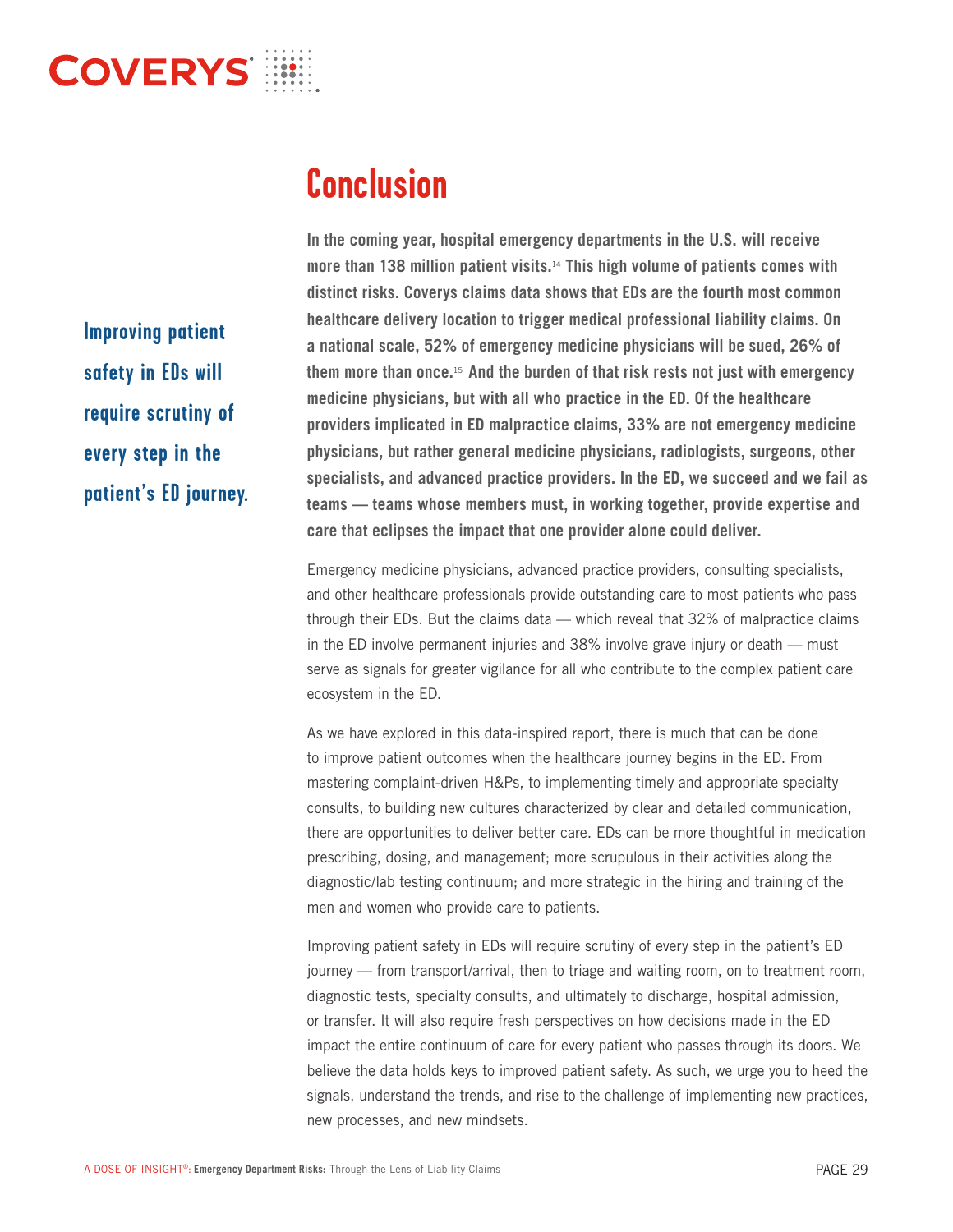**Unless otherwise noted, statistics and information in this publication were derived from an analysis of 1,362 emergency department-related closed medical professional liability claims at Coverys across a five-year period (2014-2018).**

- 1. Brian J. Moore, PhD, et al, "Trends in Emergency Department Visits, 2006-2014," Statistical Brief #227, Healthcare Cost and Utilization Project (H-CUP). Agency for Healthcare Research and Quality (AHRQ), https://www.hcup-us.ahrq.gov/reports/statbriefs/sb227-Emergency-Department-Visit-Trends.pdf.
- 2. The Centers for Disease Control and Prevention, "National Hospital Ambulatory Medical Care Survey: 2015 Emergency Department Summary Tables," Table 10, https://www.cdc.gov/nchs/ data/nhamcs/web\_tables/2015\_ed\_web\_tables.pdf.
- 3. Brian J. Moore, PhD, et al, "Trends in Emergency Department Visits, 2006-2014," Statistical Brief #227, Healthcare Cost and Utilization Project (H-CUP). Agency for Healthcare Research and Quality (AHRQ), https://www.hcup-us.ahrq.gov/reports/statbriefs/sb227-Emergency-Department-Visit-Trends.pdf.
- 4. Nicki Gilboy, Paula Tanabe, Debbie Travers, and Alexander M. Rosenau, "Emergency Severity Index (ESI): A Triage Tool for Emergency Departments," Emergency Severity Index Implementation Handbook, 2012 edition. Agency for Healthcare Research and Quality (AHRQ), https://www.ahrq.gov/professionals/systems/hospital/esi/esi1.html.
- 5. Nicki Gilboy, et al, "Emergency Severity Index (ESI") A Triage Tool for Emergency Department Care," Implementation Handbook, 2012 edition. Agency for Healthcare Research and Quality (AHRQ), https://www.ahrq.gov/sites/default/files/wysiwyg/professionals/systems/hospital/esi/ esihandbk.pdf.
- 6. VisualDx website homepage. https://www.visualdx.com/
- 7. TeamSTEPPS Curriculum, Training, and App. Agency for Healthcare Research and Quality (AHRQ). https://www.ahrq.gov/teamstepps/index.html.
- 8. Training and Events. Crisis Prevention Institute. https://www.crisisprevention.com/Training-and-Events.
- 9. Substance Abuse and Mental Health Administration. Highlights of the 2011 Drug Abuse Warning Network (DAWN) findings on drug-related emergency department visits. The DAWN Report. Rockville, MD: US Department of Health and Human Services, Substance Abuse and Mental Health Services Administration, 2013. http://www.samhsa.gov/data/2k13/DAWN127/ sr127-DAWN-highlights.html.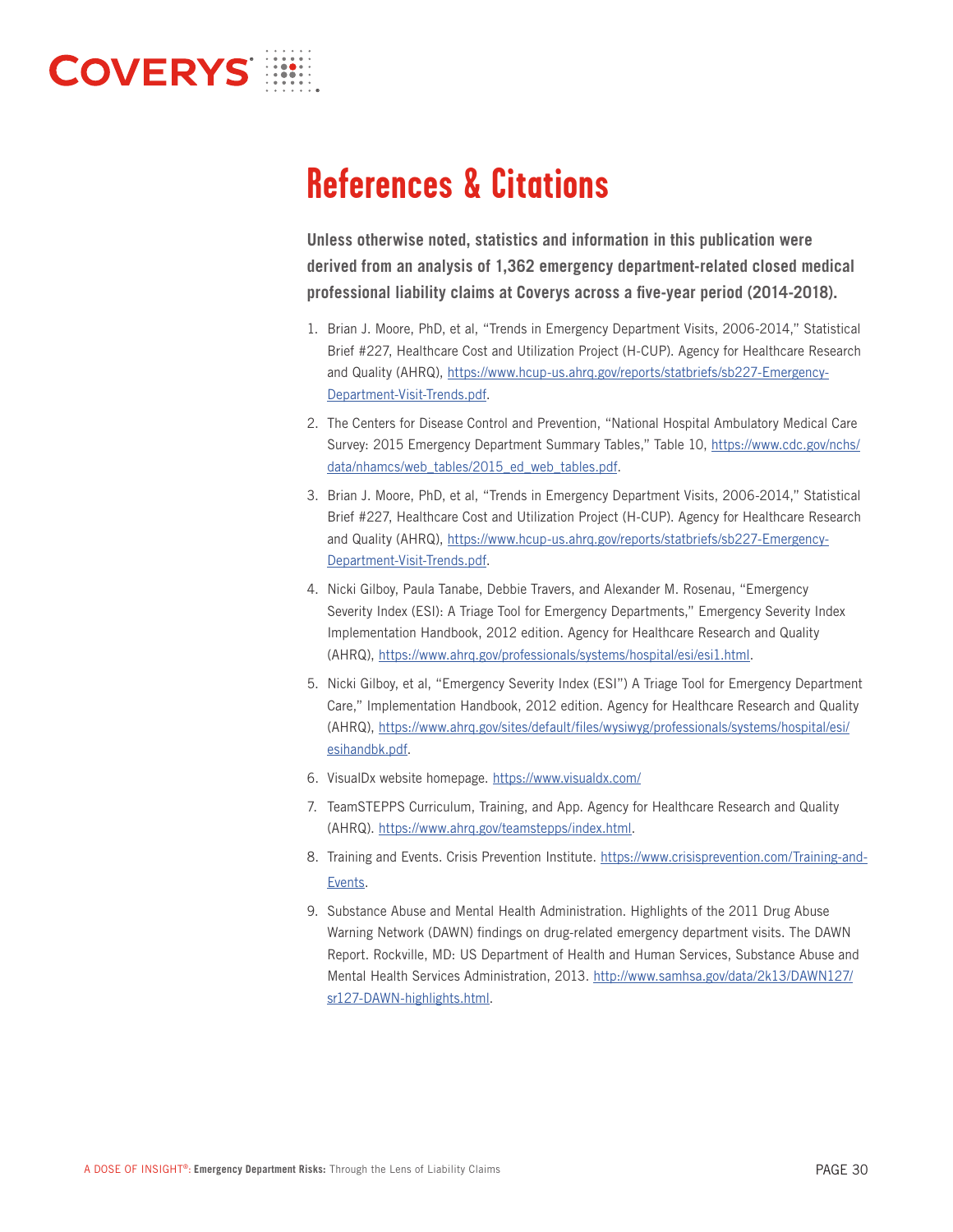

- 10. Overdose Death Rates. National Institute on Drug Abuse. National Institutes of Health (NIH). Revised August 2018. https://www.drugabuse.gov/related-topics/trends-statistics/overdosedeath-rates.
- 11. Population Reference Bureau (PRB), Population Bulletin: Aging in the United States, Vol. 70, No. 2, December 2015, https://www.prb.org/wp-content/uploads/2016/01/aging-uspopulation-bulletin-1.pdf.
- 12. Treatment Advocacy Center, "Psychiatric Bed Supply Need Per Capita," September 2016, https://www.treatmentadvocacycenter.org/evidence-and-research/learn-more-about/3696.
- 13. Brian J. Moore, PhD, et al, "Trends in Emergency Department Visits, 2006-2014," Statistical Brief #227, Healthcare Cost and Utilization Project (H-CUP). Agency for Healthcare Research and Quality (AHRQ), https://www.hcup-us.ahrq.gov/reports/statbriefs/sb227-Emergency-Department-Visit-Trends.pdf.

14. Ibid.

15. American Medical Association, "AMA 2016 Benchmark Survey," Table 2, https://www. ama-assn.org/sites/ama-assn.org/files/corp/media-browser/public/government/advocacy/policyresearch-perspective-medical-liability-claim-frequency.pdf.

## **Dashboard.Coverys.com.**

Case studies and other patient examples shared in this publication are derived from actual liability claims with identifying details removed or altered to protect the anonymity of patients, families, practitioners, and healthcare organizations.

Copyrighted